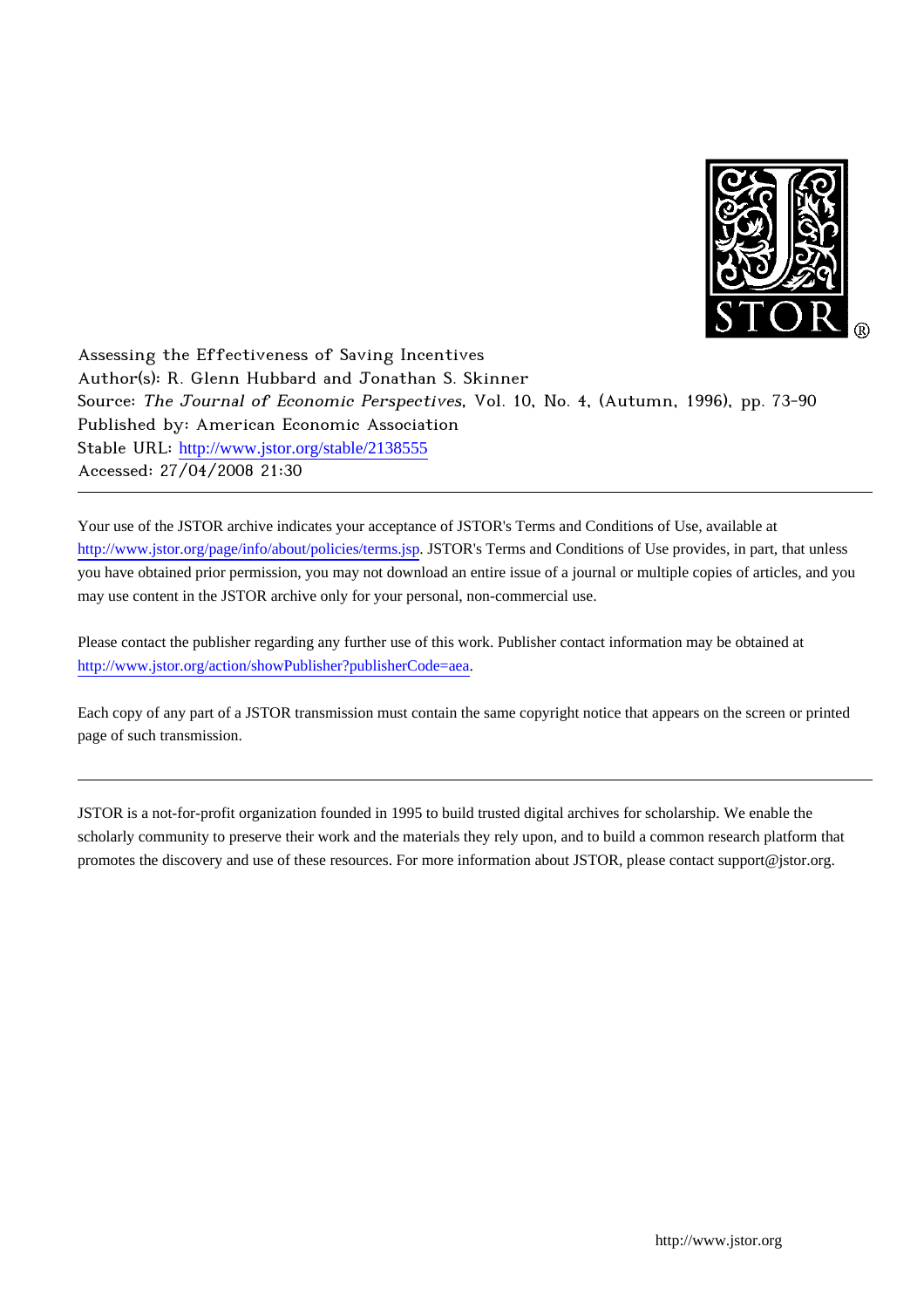# **Assessing the Effectiveness of Saving Incentives**

## **R. Glenn Hubbard and Jonathan S. Skinner**

**he past two decades have witnessed the introduction of a number of public policies designed to provide incentives for household saving. Individual Retirement Accounts (IRAs) were first permitted in 1974 to provide a taxpreferred saving program for employees without pension plans. The tax advantage was the ability to defer paying taxes on the "pension" contribution until the assets were withdrawn at retirement. Despite the fact that half of all workers were eligible to contribute (because they had no pension plan at that time), fewer than 3 percent of taxpayers contributed.** 

**The Economic Recovery Tax Act of 1981 expanded IRA eligibility to allow virtually all working taxpayers to contribute, and IRA limits were increased. In one year, IRA contributions rose from \$5 billion to \$28 billion. Over the 1982-86 period, households contributed more than \$170 billion to IRA accounts; by 1986, IRA contributions were about one-fifth of aggregate personal saving. The Tax Reform Act of 1986, however, excluded higher-income taxpayers with employer-provided pensions from making tax-deductible contributions. Total tax-deductible contributions fell by 62 percent in 1987 and have remained low since then.** 

**Another targeted saving program, the 401 (k) plan, has become prominent in recent years. While 401 (k) plans have been available since 1978, it was only after the Department of the Treasury clarified rules for their use in 1981 that they attracted substantial interest. Like traditional IRAs, 401 (k) plans involve tax-deductible** 

**\*R Glenn Hubbard is Russell L. Carson Professor of Economics and Finance, Columbia University, New York, New York. Jonathan S. Skinner is Professor of Economics, Dartmouth College, Hanover, New Hampshire. Both are Research Associates at the National Bureau of Economic Research, Cambridge, Massachusetts. Their e-mail addresses are ghubbard@research. gsb.columbia.edu and jonathan.skinner@dartmouth.edu, respectively.**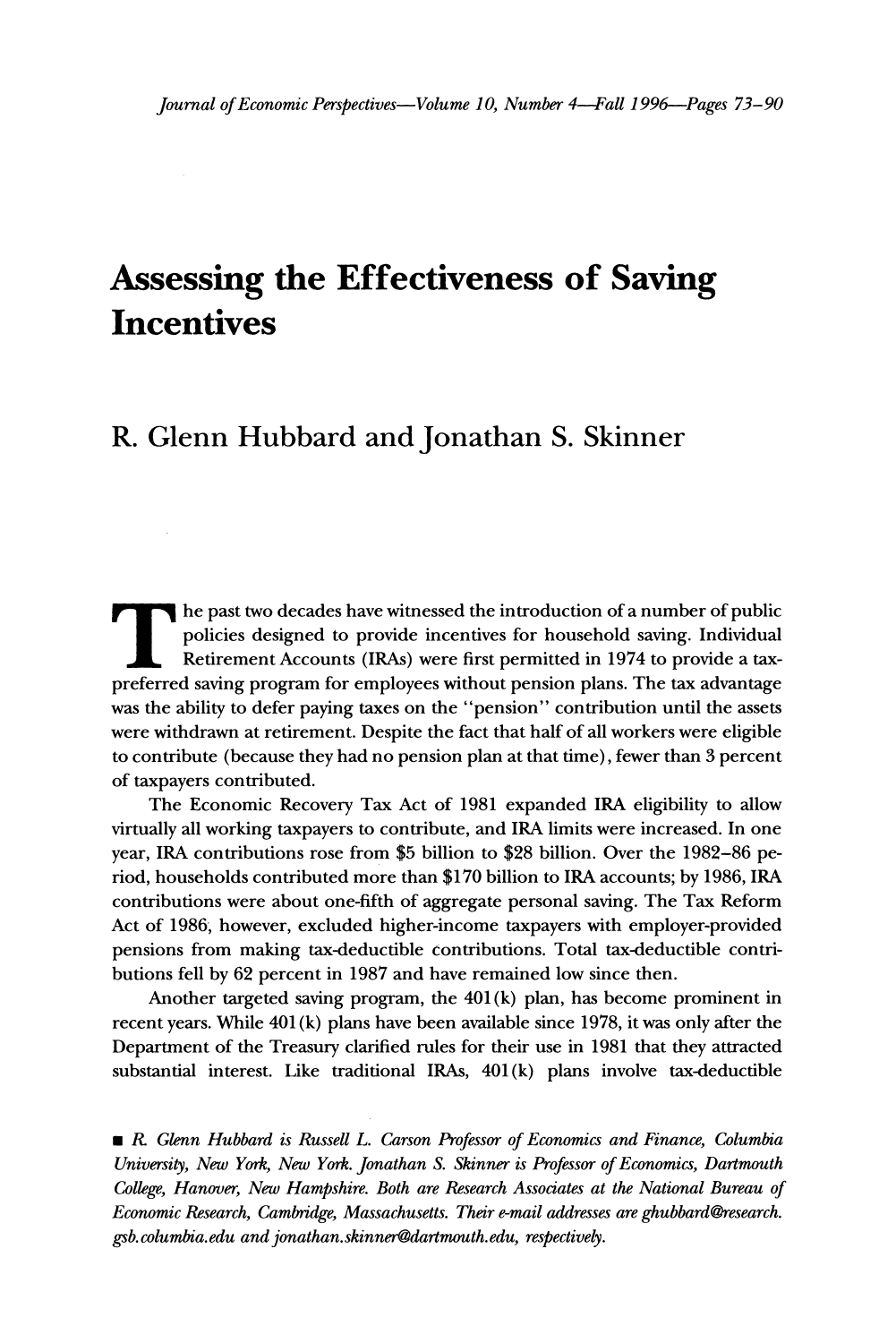**contributions, no taxes paid on accumulated interest until the funds are withdrawn, limits on annual contributions and restrictions on early withdrawals. There are differences, however. A 401 (k) plan is available only to employees of organizations that elect to sponsor such plans. Employee contributions to a 401 (k) occur through regular payroll deductions, whereas IRA contributions may be made at the employee's discretion. Finally, employers can (and often do) supplement employee contribution**  rates to a  $401(k)$ .

**A recent outpouring of research has analyzed the effectiveness of IRAs and 401 (k) plans in stimulating saving. Some researchers have found large and significant positive effects of IRAs and 401 (k)s on saving behavior; the evidence favoring this view is marshalled in the paper by Poterba, Venti and Wise in this symposium.' Others examine the same data and find little or no saving effects of 401 (k) s and IRAs, as Engen, Gale and Scholz explain in their contribution to this symposium. In this paper, we first revisit the tangled debate over the effectiveness of saving incentives, and we suggest there is good reason to believe that the truth lies somewhere between the extremes of "no new saving" and "all new saving."** 

**Even if one could broker an agreement among the warring factions on the magnitude of how IRA and 401 (k) contributions affect personal saving, further questions need to be answered. Suppose, for example, one settles on an intermediate estimate that 26 cents of every dollar in IRA contributions represents new saving. Does this mean that IRAs are a rousing success? A complete failure? One cannot answer this question without knowing something about the cost of the program, in terms of foregone tax revenue. We develop a cost-benefit approach that focuses on the incremental gain in long-term capital accumulation per dollar of foregone government revenue from offering the saving incentive program. Even for quite conservative measures of the saving effects of IRAs or 401 (k)s, this approach estimates that the incremental gains in capital accumulation per dollar of lost revenue are generally large.** 

**Finally, even cost-benefit analysis of this sort does not allow one to judge whether saving incentives are a success, by which we mean an improvement in welfare. To make this judgment, one must first isolate potential market failures that cause people to save too little in the first place. One can then assess whether such failures are sufficiently serious to justify the cost of targeted saving programs. We consider economic arguments that might justify having targeted saving incentives in the first place: for example, social benefits from increasing the size of the capital stock, relaxing the intertemporal distortion of consumption and saving decisions made by households, or improving the financial health of households to reduce the government's cost of welfare spending for impoverished elderly. While attaching a precise estimate to the value of overcoming these potential market failures is difficult, the most compelling rationale for saving incentives, in our judgment, is** 

**<sup>&#</sup>x27;See also Bernheim (forthcoming) and Hubbard and Skinner (1995).**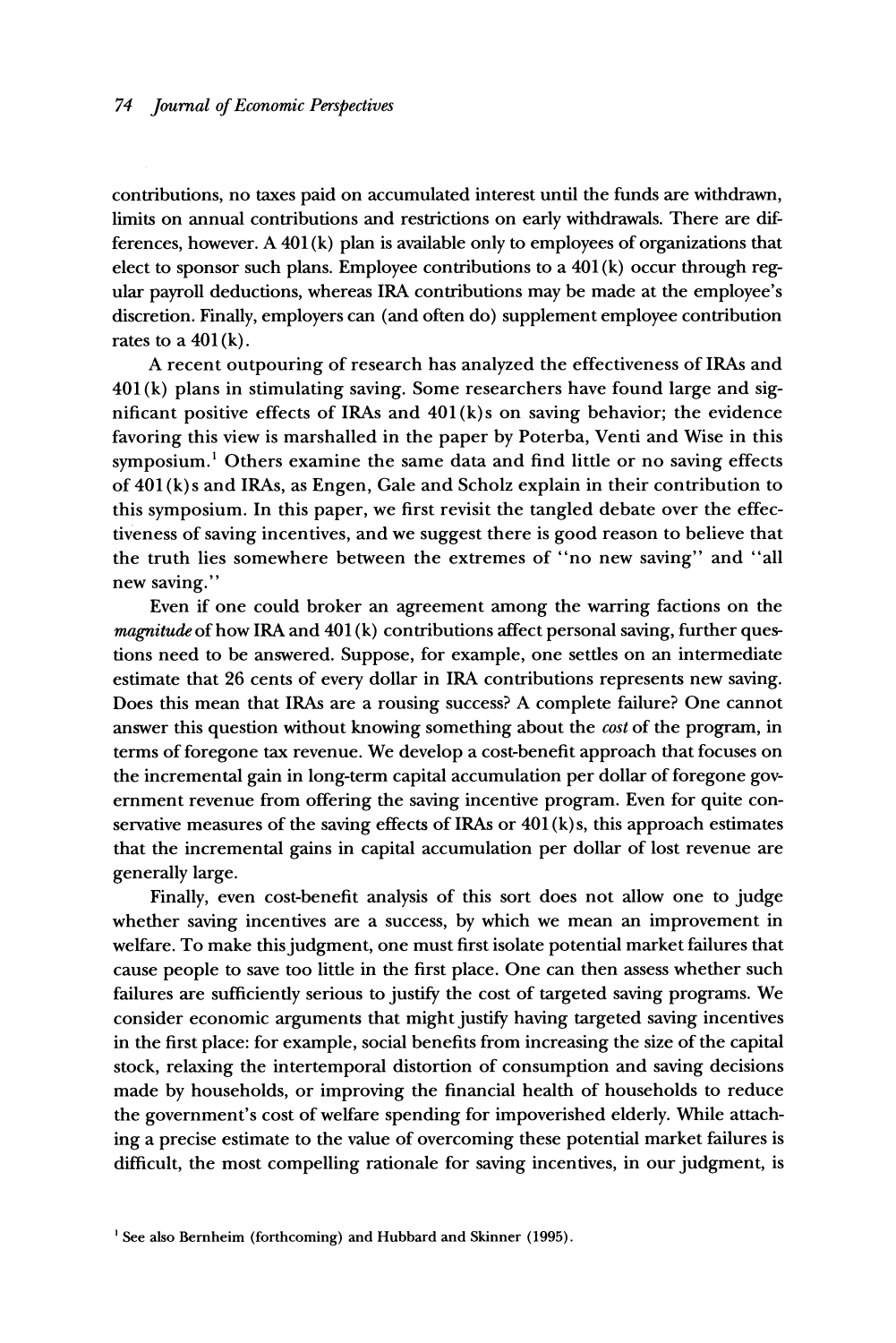**that such incentives help to overcome what appears to be inadequate financial planning for retirement.** 

#### **Individual Retirement Accounts: What Do We Know?**

**Households who contribute to IRA accounts tend to be wealthier, older and have higher incomes than those who do not. A detailed picture of the typical IRA contributor, based on 20,000 observations from the Survey of Income and Program Participation, can be taken from Venti and Wise (1991). In 1985, for example, 4 percent of households with income less than \$20,000 and with household heads between the ages of 25 and 34 enrolled in IRAs. Holding income constant at less than \$20,000, this fraction rises to 18 percent among those between the ages of 55 and 64. Holding age constant, IRA contributions rise dramatically with income. For example, among those age 55-64 and with income of \$20,000 to \$40,000, contribution rates were 50 percent (compared to 18 percent for those with income less than \$20,000, as noted above); for people of the same age with income over \$40,000, contribution rates were above 70 percent. Contributors also tend to hold more wealth than noncontributors. In 1983, at the outset of the IRA program, median non-IRA wealth of contributors (age 65 and younger) was \$13,500 (Venti and Wise, 1992). By 1986, median non-IRA wealth of contributors had risen to \$21,695 (Gale and Scholz, 1994), largely because IRA contributors also tend to save more in non-IRA assets.2 By contrast, the median noncontributor held only \$3,000 in liquid assets. IRA contributors clearly have a greater taste for saving than noncontributors.** 

**Much of the analysis by economists of households' consumption and saving decisions is conducted using versions of the life-cycle model. In its most basic form, the model implies that households save during their working lives to finance retirement consumption. The pattern of saving over an individual's lifetime depends on the rate of return to saving, that individual's preferences over present and future consumption, and the time profile of earnings. The current generation of life-cycle models adds two features to the basic approach: imperfect markets for lending, so that households face limits on their ability to borrow against future resources to finance current spending, and imperfect markets for insurance, so that uncertainty over, inter alia, future length of life, earnings, or medical expenses can generate "precautionary saving" by households.3** 

**In the context of the life-cycle model, a saving incentive like an IRA or a 401 (k) plan raises the rate of return for saving done through the mechanism of that account or plan. However, economic theory teaches that the incentive raises a household's total saving only if the higher rate of return affects the household at the margin-that is, for an incremental dollar of saving. Roughly three-fourths of all** 

<sup>&</sup>lt;sup>2</sup> The Gale and Scholz (1994) measure of non-IRA wealth also includes the cash value of life insurance, **and it includes households with heads age 68 and younger.** 

**<sup>3</sup>For models along these lines, see, for example, Hubbard and Judd (1987); Engen and Gale (1993); Engen, Gale and Scholz (1994); and Hubbard, Skinner and Zeldes (1994, 1995).**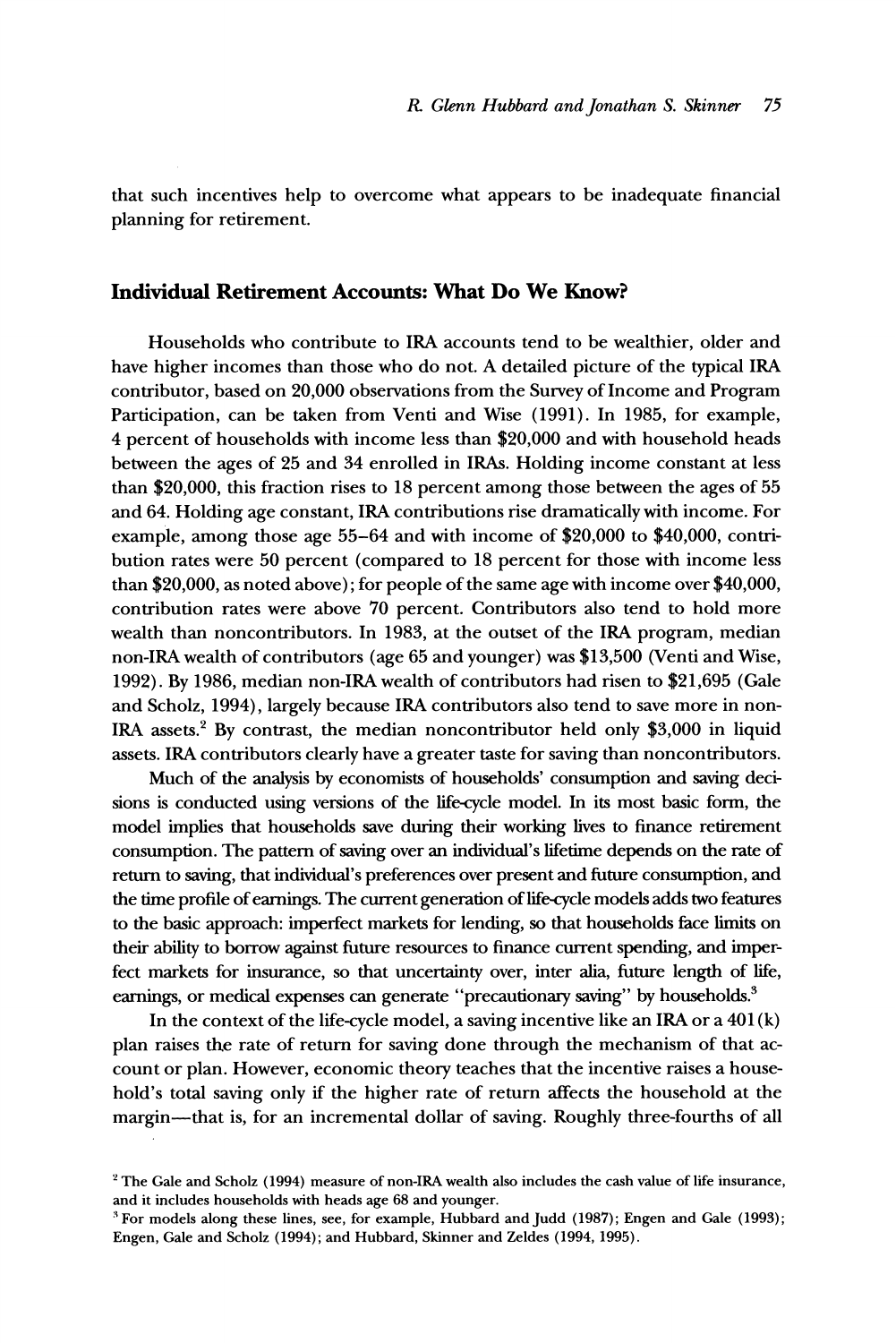**contributors in any given year deposit the full IRA limit in their account. Several commentators have used this fact as prima facie evidence that IRAs could not generate new saving, because they offer no marginal incentive to save after the limit is reached (Burman, Cordes and Ozanne, 1990; Gravelle, 1991).** 

**But this conclusion is too quick. An analysis of consumption (and saving) decisions over a lifetime requires a focus on lifetime limits, not annual limits. From a lifetime perspective, the relevant limit on IRA contributions is not the annual limit of, say, \$2,000 or \$4,000, but the lifetime limit.4 Gale and Scholz (1994) demonstrated that only 30 percent of IRA contributors contribute at the limit for each of three years, implying that the remaining 70 percent of IRA contributors faced a marginal incentive in at least one of the three years. This evidence suggests that the IRA limits are binding for few households, even in the relatively short term. Remember, even if no contributions are made during the intervening year, the IRA provides a marginal, if unused, incentive.5** 

**Some economists eschew the assumptions of the life-cycle model and focus instead on psychological issues of self-control and myopic consumption behavior (Thaler, 1994). This focus suggests that households are not optimizing life-cycle agents, responding to marginal saving incentives as they make lifetime consumption and retirement plans. Instead, they are myopic decision makers who have trouble saving for retirement and who respond to programs that encourage self-control in setting aside assets for future consumption. In this view, IRAs and 401 (k)s motivate saving both because of the immediate reward of the tax deduction (including the pleasure of denying the IRS its due) and the fact that money is placed "off limits" for current consumption. There is some evidence consistent with this view. For example, taxpayers are far more likely to contribute to an IRA if they owed money to the IRS in excess of taxes withheld (Feenberg and Skinner, 1989). Apparently, taxpayers would rather write a check for \$2,000 to an IRA than a check for \$800 to the IRS.' Similarly, the life-cycle model predicts that optimizing agents should contribute early in the year to their IRA to maximize tax benefits. However, roughly 40 percent of IRA contributors during the 1984 tax year filed quite late, actually in calendar year 1985 (Feenberg and Skinner, 1989).7** 

**<sup>&#</sup>x27;The presence of annual limits may in fact induce individuals to begin saving in IRAs earlier to allow them to make larger lifetime contributions.** 

**<sup>5</sup>Another way to see that IRAs tend to provide marginal incentives in the long term is the insight from Feldstein and Feenberg (1983) that, given the low levels of household holdings of financial assets, it would not take long for most households to exhaust their ability to contribute if contributions were drawn exclusively from existing (taxable) assets.** 

**<sup>6</sup>Of course, this result does not prove that the \$2,000 contribution represents new saving; it could have been shuffled saving. In a pure life-cycle model, however, taxpayers should not need the prodding of a check due to the IRS to shuffle their saving; they should have done it anyway.** 

**<sup>7</sup>One criticism of this "behavioral" approach is that self-control should not be a problem among the relatively affluent group of IRA contributors (Gale, 1995). However, a recent focus group conducted by the Federal Reserve Board, and limited to households with net income of more than \$250,000 or net worth in excess of \$600,000, found frequent mention of "the need to put money 'out of reach' to avoid the temptation to spend it" (Kennickell, Starr-McCluer and Sunden, 1996, p. 7).**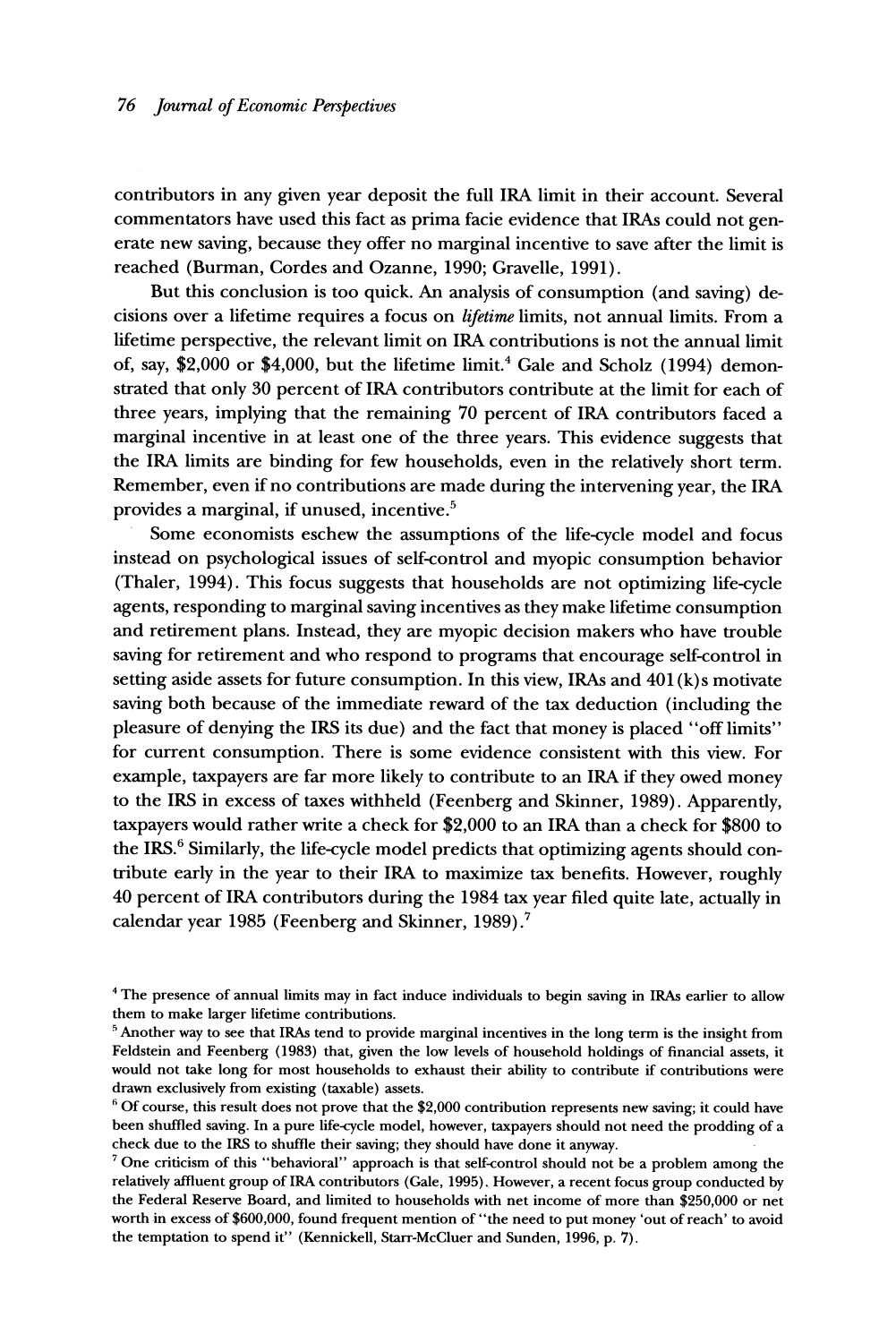**Both the life-cycle and the behavioral saving models suggest that IRAs and 401 (k)s have at least the potential to promote saving even in the short term. However, the magnitude of such an effect can only be determined by looking at empirical evidence.** 

**Assessing how much IRAs affect saving in the short term is more difficult than it might first appear. A complete analysis would require a significant amount of information about households: their taxable assets and tax-favored assets, along with earnings, age and demographic characteristics like marital status or number of children that affect consumption and saving decisions. Households are also likely to have different underlying preferences for saving that are not observable. One means of controlling for different household preferences is to use panel data on the same households over time, thus tracking particular households, but even this approach will not help if preferences about saving vary over time. Some of the differing opinions of saving**  incentives-and the ambiguities in results-reflect data limitations that have **constrained the ways in which economists have been able to examine effects of saving incentives on household saving.** 

**Before delving into econometric issues, it is useful to consider what people say when asked about how they funded their IRA contributions. In a 1983 survey of IRA contributors, Johnson (1985) found, "About half of the respondents said they would have saved it anyway. About 10 percent said they would have spent it all, while about 40 percent said they would have spent some and saved some." He estimated that of the \$32 billion in IRA contributions in 1983, \$10 billion comprised new saving, or 31 cents per dollar of IRA contribution. Of course, economists are trained to treat such survey evidence with skepticism unless supported by structural or econometric studies, but we argue below that the empirical evidence is roughly consistent with this survey data.** 

**At the high end of the range of effects are the results of Venti and Wise (1986, 1987, 1988, 1990, 1991). They model the choice among three goods: consumption, tax-favored (IRA) saving and taxable (liquid) saving. They reason that if IRA saving is a perfect substitute for taxable saving, then the individual will immediately shift taxable saving into IRAs, because IRAs offer the higher net-of-tax rate of return. If, however, IRAs are imperfect substitutes for other forms of saving, then some IRA contributions will come not at the expense of taxable saving, but at the expense of current consumption. In this case, IRA contributions represent new saving. In evidence from a series of papers, Venti and Wise estimate that 45-66 percent of the increase in IRA contributions comes at the expense of current consumption, while about 30 percent comes from the tax subsidy, and between 3 and 20 percent comes from a reshuffling of existing saving. (Note that one must make some judgment about the tax break-like subtracting the 30 percent above-in assessing what part of the IRA is new net saving.)** 

**Why might IRA and non-IRA saving be imperfect substitutes? Gale and Scholz (1994) make an important advance by focusing explicitly on the illiquidity of IRA**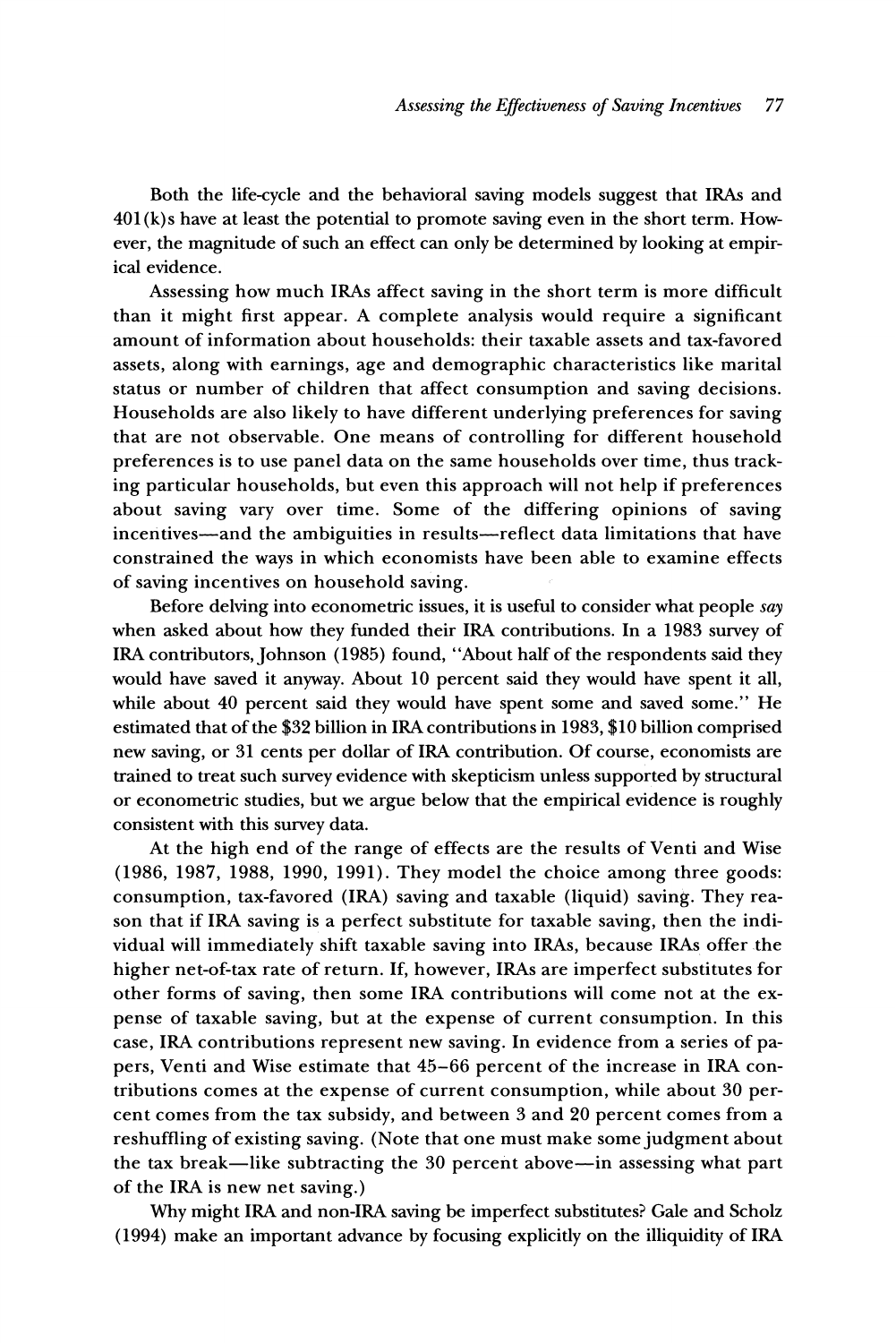**balances. A household may be concerned that, at some future point, its savings will be locked up in an IRA when the funds are needed, perhaps to respond to a medical emergency or a decline in future income. The earlier approach of Venti and Wise implicitly treats both saving and consumption as "goods." By contrast, in the approach of Gale and Scholz, saving is not an end in itself, but a means to the end of future consumption.** 

**To sort out the explanations for the observed relationships among IRA contributions and savings, Gale and Scholz (1994) derive the implied saving function for a particular set of household preferences, where saving is a function of wealth and age. Their model is also more general than that of Venti and Wise by allowing for a difference in tastes for saving by IRA contributors compared to those by noncontributors. Gale and Scholz compare saving behavior of contributors who are at the IRA limit with contributors who are not at the limit-assuming that both groups have a common taste for saving-to identify the effect of changes in the IRA contribution limit on national saving. Their estimates show that IRAs have a negative or, at best, zero effect on saving for the sample as a whole. These results suggest that IRA contributions come almost entirely from saving that would have been done in the absence of any incentives.** 

**What's going on here? The intuition behind the Venti and Wise result is that many households, even those with very high income, do not contribute to IRAs. According to the logic of the Venti-Wise model, if IRAs and taxable saving were perfect substitutes, then everyone should contribute. However, even among highincome households, roughly one-fourth do not contribute. Hence, IRAs must be imperfect substitutes for non-IRA saving, which implies that IRA contributions are coming from reducing current consumption and increasing overall savings. In the Gale and Scholz approach, the fact that some households do not contribute to IRAs is interpreted as evidence that those households have little or no taste for saving. If so, then the Venti and Wise results may be biased upward. IRA contributors save more not because of the existence of an IRA program, but because they like to save, in both IRA and non-IRA vehicles.** 

**In contrast, the Gale and Scholz (1994) estimates that IRAs have no impact on saving are probably biased downward, given the extreme fragility of their result. In the Gale and Scholz estimates, they exclude households who reported more (in absolute value) than \$100,000 in saving. Using this same exclusion criterion, Poterba, Venti and Wise (this issue) reprogrammed the Gale and Scholz econometric model and mimicked the Gale and Scholz benchmark result that IRAs have zero (or negative) effects on total saving for this same \$100,000 exclusion rule. However, when Poterba, Venti and Wise reduced the exclusion limit to \$90,000, or increased it to \$110,000, thereby adding or subtracting just a few observations, the estimated coefficient flipped around-in both cases-implying that IRAs were entirely new saving.** 

**Because there are so many problems with estimating specific models of IRA contributions, a number of authors have turned to longitudinal studies of saving**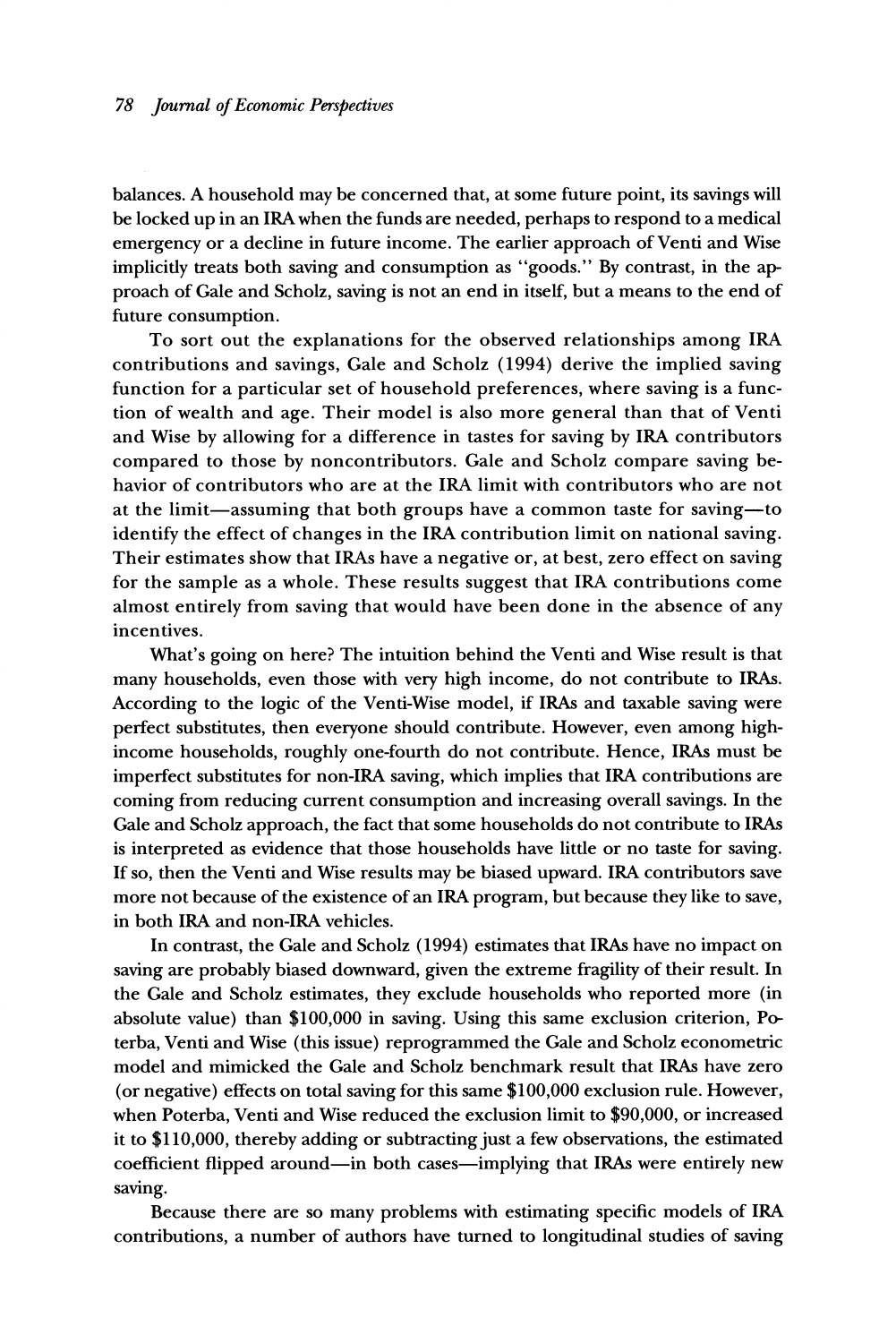**behavior, using repeated samples over a number of years to assess the extent to which households "reshuffle" existing saving into IRAs. The basic idea is to use saving and IRA information on the same (or similar) households over time. In one such study, Feenberg and Skinner (1989) used the IRS/University of Michigan longitudinal survey of taxpayers over the period from 1980 through 1984. They found that, even after controlling for initial assets in 1980-81, taxpayers who contributed to IRAs also saved substantially more in non-IRA assets. While this evidence weighs against the simplest story of shuffled saving between taxable balances and IRA balances, it cannot be interpreted as proof that IRAs generate new saving. One cannot control for all possible reasons leading to a change in the taste for saving. If a household decided to increase its overall saving because of impending retirement, for example, it might be expected to do so in a variety of investments including IRAs, even if IRAs have no independent effect on their tastes or saving choices.** 

**In a different test of the hypothesis that IRA contributions represent new saving, Joines and Manegold (1995) compare assets and income of new IRA contributors with those who purchased IRAs before the expansion of eligibility in 1982, also using the IRS/University of Michigan taxpayer panel. The thrust of the Joines-Manegold test is that if IRA contributions are new saving, then new contributors in 1982 should increase their saving by more than continuing contributors. They find that the marginal effects on saving of increasing the limit on IRA contributions by one dollar are 26 cents or 29 cents of new saving. In addressing a slightly different question, they find that 19 cents to 26 cents out of each dollar of the typical IRA contribution is financed by new saving. Their confidence intervals, however, are wide: between -16 cents to 54 cents in the first case, and -8 cents to 60 cents in the second.8** 

**In another recent salvo on this subject, Attanasio and De Leire (1994) compare saving behavior of households just opening an IRA ("new" contributors) with that of households previously making contributions ("old" contributors). Their approach is therefore similar in spirit to Joines and Manegold-in that they compare only new IRA contributors with old IRA contributors-but they have more complete data on both changes in assets and changes in consumption for the two groups. Using data from the Consumer Expenditure Survey, they test to see whether newly contributing households decrease their non-IRA assets or their consumption to fund contributions. They find that new contributors do not have slower consumption growth, but do experience slower growth of non-IRA assets, which they interpret as supporting the claim that IRA contributions largely represent reshuffled, not new, saving.** 

**However, this interpretation evaluates only the reshuffling that takes place in the first year for a "new" contributor. Even if one assumes that nearly all IRA** 

**8 Poterba, Venti and Wise (this issue) and Bernheim (forthcoming) argue they are biased downward. Engen, Gale and Scholz (this issue) argue that they are biased upward.**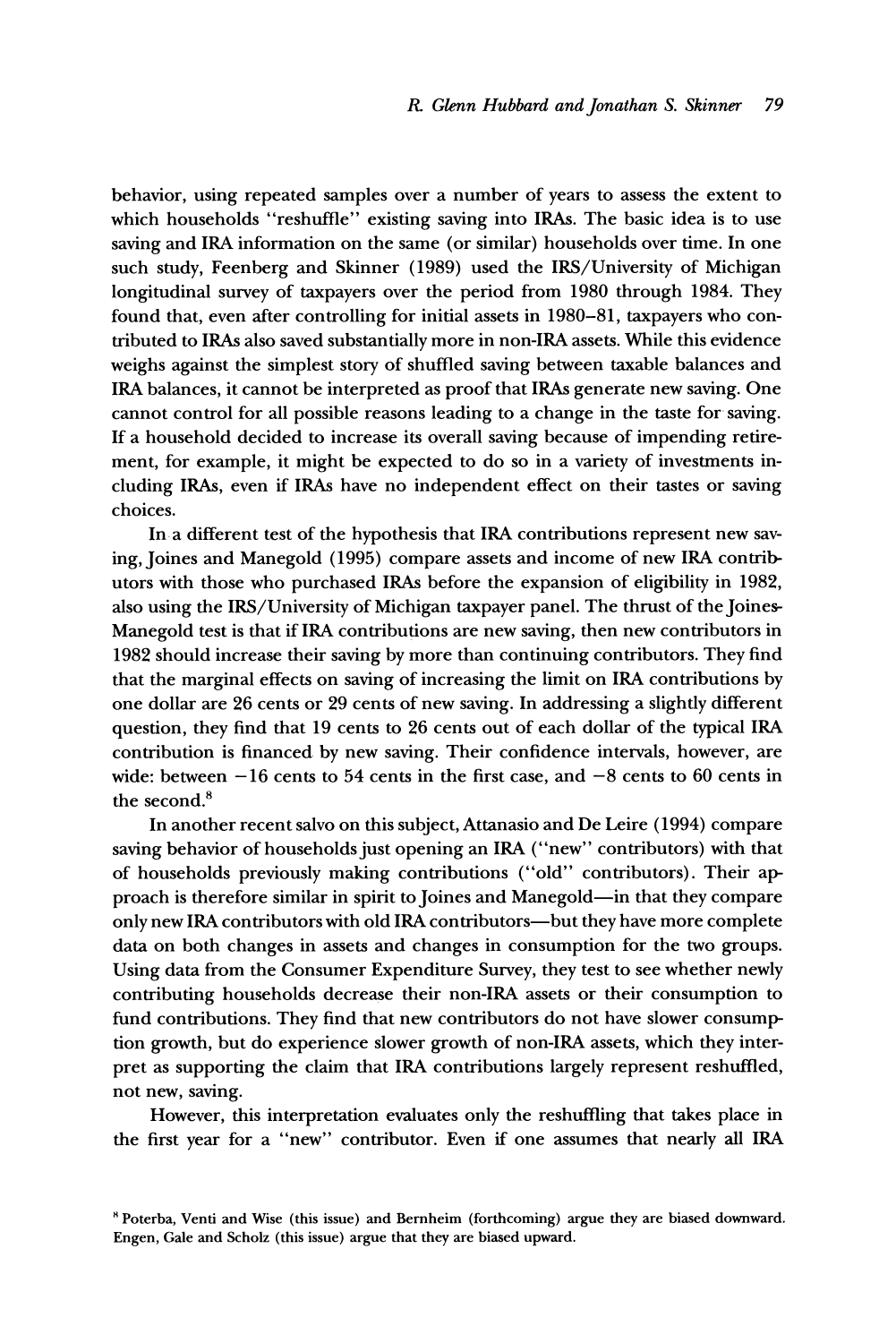**contributions by new contributors are shuffled, one still finds that the old contributors-in the steady state, the vast majority of all contributors-are barely shuffling at all. When we reinterpreted the Attanasio and De Leire results in this light, we found as much as 49 cents of new saving per \$1 contribution to an IRA account (Hubbard and Skinner, 1995).** 

**We have argued that the econometric studies finding very large saving effects are probably biased upward, and the econometric studies finding very small or negative saving effects are probably biased downward. Combined with survey data and other studies suggesting an intermediate impact of IRAs on saving, we believe that a conservative estimate of the effect of IRAs on personal saving would be about 26 cents per dollar of IRA contribution. Our own suspicion is that the true saving effect is actually somewhat larger.** 

#### **401(k) Plans: What Do We Know?**

**Enrollees in 401 (k) saving plans look much different from IRA contributors. Employees with low levels of income are far more likely to participate in a 401 (k) saving plan (when their employer offers such a plan) than they are to have an IRA. Among workers eligible for a 401 (k) plan making between \$15,000 and \$20,000 annually in 1993, the participation rate was 55 percent, rising to 83 percent for workers earning more than \$50,000. Among younger workers at firms with 401 (k) s, contribution rates in 1993 were 55 percent for 21-30 year-olds, rising to 67 percent for 31-40 year-olds, and over 70 percent for older groups to age 65 (Yakoboski, 1994). In other words, the participation rate for 401(k) s is far higher, especially among low-income workers and younger workers, than was the participation rate for IRAs.** 

**Estimating how 401 (k) plans affect household saving should be easier than it has proven for IRAs. Individuals who contribute to IRAs are likely to be more favorably disposed toward saving than those who do not contribute, which makes the task of distinguishing the marginal effect of IRAs on saving difficult. By contrast, some firms offer 401 (k) plans to employees, and others do not. It**  is more appealing to assert that two different groups—those who are eligible **for 401 (k) s and those who are not eligible-are households that share common characteristics, the saving behaviors of workers eligible and those not eligible for 401 (k)s.** 

**Poterba, Venti and Wise (1994) compare the saving behavior of workers eligible with those not eligible for 401(k) s. They include in their sample the many workers who are eligible to contribute to a 401 (k) plan, but choose not to do so, to avoid the criticism that individuals who choose to contribute to 401 (k)s were eager savers anyway. One finding illustrates the flavor of their results: In 1984, median financial assets excluding 401 (k) and IRA balances, for those households earning in the \$40,000 to \$50,000 income range, were roughly the same for the two groups. Those assets remained generally unchanged between 1984 and 1991. Be-**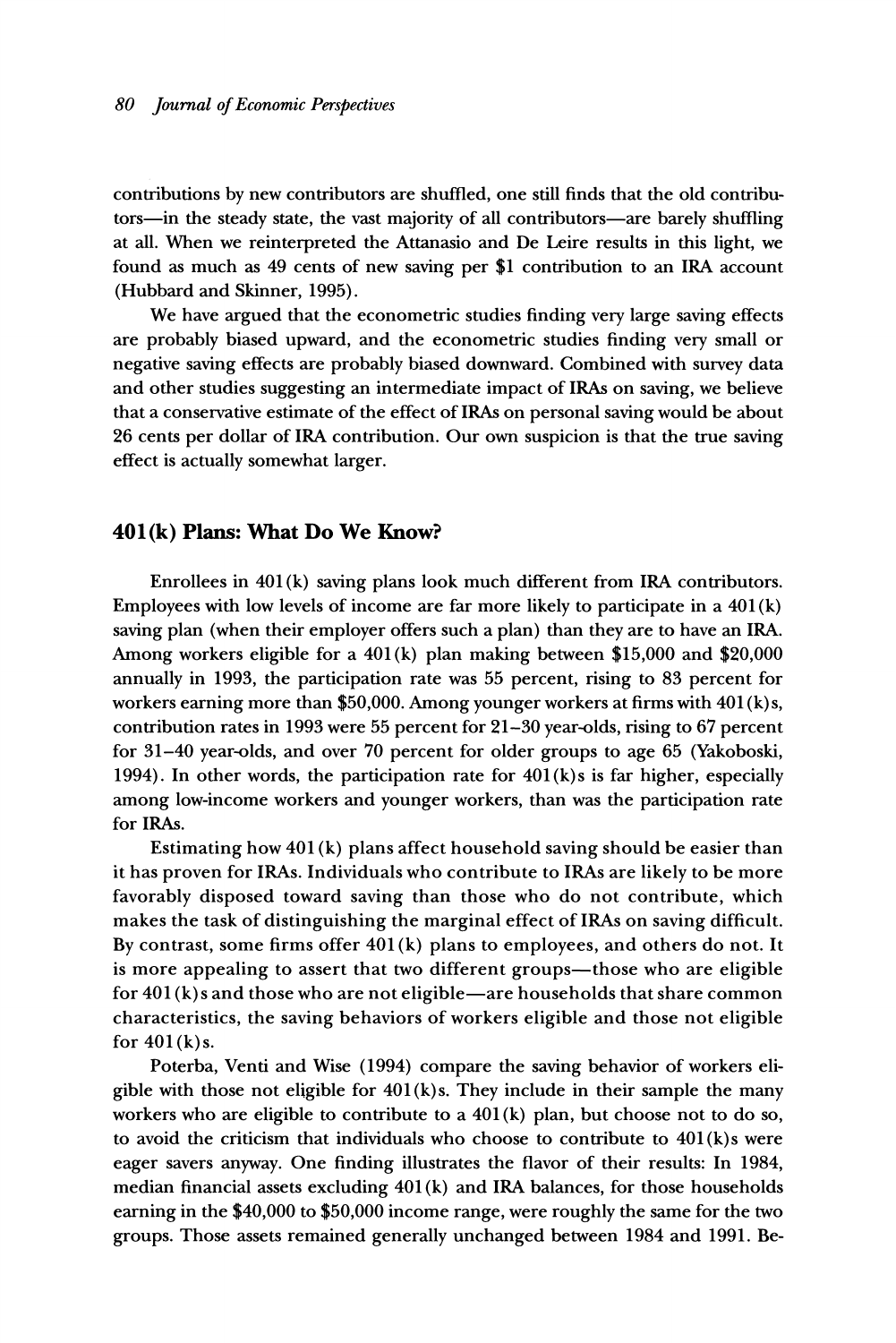**tween 1987 and 1991, however, median financial wealth of those eligible for 401 (k) plans rose dramatically, largely because of 401 (k) contributions. (Unfortunately, no information is available in the Poterba-Venti-Wise data for 1984 on 401 (k) bal**ances.) Assuming that the two groups—401 (k)-eligible and 401 (k)-ineligible house**holds with equal incomes-hold similar tastes toward saving, and assuming the composition of these workers did not change by much between 1987 and 1991, one**  might conclude that  $401(k)$ s are entirely new saving.

**One possible problem with this conclusion is that if firms replace defined benefit pension plans with 401 (k) plans, workers may show an increase in assets without any effects on overall (pension plus individual) saving. The actual amount of such substitution is likely to be small, however. Papke (1995) estimates that there is almost no substitution of 401 (k) for defined contribution plans among large firms, but that among smaller firms, the introduction of a 401 (k) plan increases the probability of a termination of a defined benefit pension plan by about 9 percentage points. However, such small firms account for fewer than one-fourth of all employees with 401 (k) plans.** 

**An additional difficulty with the Poterba, Venti and Wise (1994) comparisons is that the 1984 survey data do not include information about existing 401 (k) plans. Engen, Gale and Scholz (this issue), for example, argue that many of these early 401 (k) plans were simply converted from taxable thrift plans organized prior to 1981, but shifted into 401 (k)s to take advantage of their taxpreferred status. Hence, the apparent rise in wealth affect 401 (k) -eligible households between 1984 and 1987 could be illusory. (This point does not affect comparisons between 1987 and 1991, of course.) One problem with assessing this bias is that while we know that a large fraction of 401 (k) plans were converted from thrift plans (Engen, Gale and Scholz, this issue), we know nothing about the size of the balances shifted.** 

**A third difficulty is that firms whose employees are eager savers might also be the ones most likely to implement a 401 (k) plan. Then workers eligible for 401 (k) plans would be systematically different from those not eligible (Engen and Gale, 1995; Engen, Gale and Scholz, this issue). This hypothesis is very hard to test because one cannot compare saving behavior of the two groups after the 401 (k) plans have been implemented, since such comparisons would be contaminated by the "treatment" of having offered the 401(k). The likelihood of this "self-selection" of 401 (k)s by employees who are eager savers is plausible for small firms, though unlikely for workers at very large firms.** 

**A fourth problem is the "dilution" effect of comparing 401 (k) contributors with noncontributors over time. For example, suppose that there are eager savers and casual savers in the population. The earliest participants in 401 (k) plans are likely to be the eager savers, so that in 1987, a high proportion of 401(k) participants would be eager savers. By 1991, however, casual savers would account for a larger fraction of 401 (k) participants (Bernheim, 1994b). In other words, given the expansion of 401 (k) accounts between 1984 and 1991, the typical 401 (k) contributor by 1991 may be less inclined toward saving**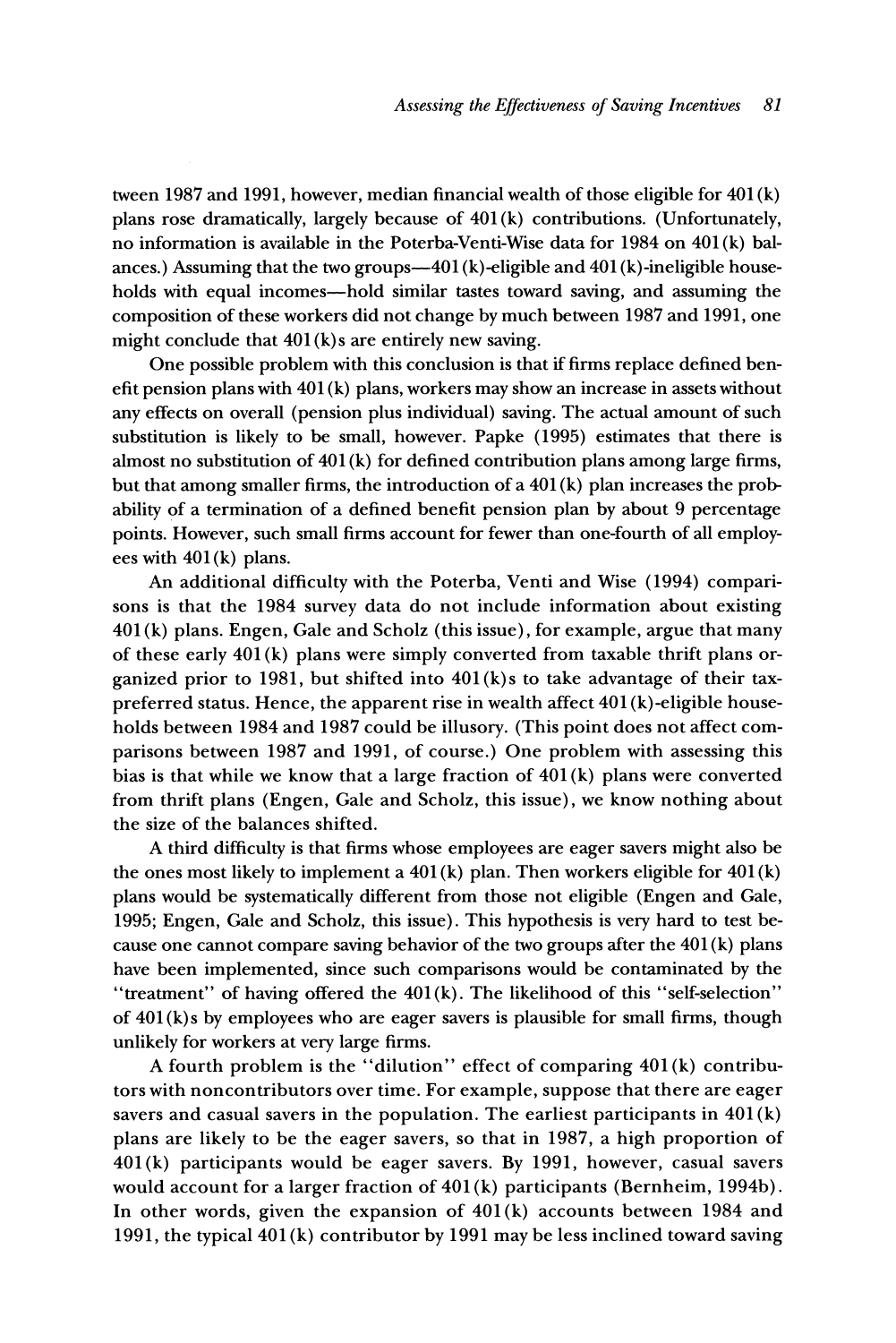**than the typical contributor circa 1984, so the pool of savers is diluted. For example, Engen, Gale and Scholz (1994) found a decline in total financial wealth among 401 (k) contributors between 1987 and 1991; they interpret this to mean that 401 (k) contributions were entirely offset by declines in other aspects of financial wealth. A more likely explanation, however, is that the pool of 401 (k) contributors became diluted during this period. The fraction of 401 (k) contributors who also have an IRA account-a rough indicator of a prior taste for saving-declined from 48 percent in 1987 to 37 percent in 1991.** 

**Poterba, Venti and Wise (this issue) and Engen and Gale (1995) both find that**  when the sample is separated into two groups—those who had an IRA account in 1987 and those who did not—there was an increase in financial assets among 401(k) **contributors in each group.9 This latter comparison does not prove, of course, that 401 (k) contributions increase net wealth, because other aspects of dilution may be biasing these comparisons (Bernheim, forthcoming). Econometric estimates of how 401 (k)s affect saving behavior are bedeviled by the same problem encountered in**  the IRA research-the difficulty in controlling for unobservable tastes for saving in **the population.** 

**Fifth, recent research by Engen and Gale (1995) suggests a different path by which 401 (k) assets could be shuffled-through home equity lines of credit. Their results suggest that the rise in 401 (k) contributions since 1987 have been matched nearly dollar for dollar by an increase in home equity debt, implying that people with 401 (k) plans are much more likely to use their home equity line of credit. In fact, developments in the banking industry have made it increasingly easy to tap into home equity. However, the Engen-Gale finding has been criticized, first by Bernheim (forthcoming) on a priori grounds that the percentage of 401 (k)-eligible households with home equity lines of credit (or who bought a house) is too small to give rise to the very large extent of the housing equity offset. Poterba, Venti and Wise (this issue) offer an empirical criticism; they find no difference in the percentage changes in housing equity between the two groups.'0** 

**Overall, the evidence supports the view that 401(k) balances have not been offset by a decumulation of financial assets such as stocks, bonds and checking accounts. Whether 401 (k) contributions are offset by decreases in home equity is, however, still an open question. Our reading of the evidence is that 401 (k) s largely represent new saving, if only because there is so little in the form of other financial assets or home equity among low-income and younger 401(k) contributors. We nonetheless recognize that the precise fraction of 401 (k) s representing new saving is still under debate.** 

**<sup>9</sup>Another possible bias pointed out by Engen, Gale and Scholz (this issue) is that the 401 (k) balances are pre-tax, in that they reflect the tax break but not the future tax liabilities. A bias may result from using changes in 401 (k) balances to infer something about individual saving.** 

**<sup>&</sup>quot;This point was first made by Leslie Papke.**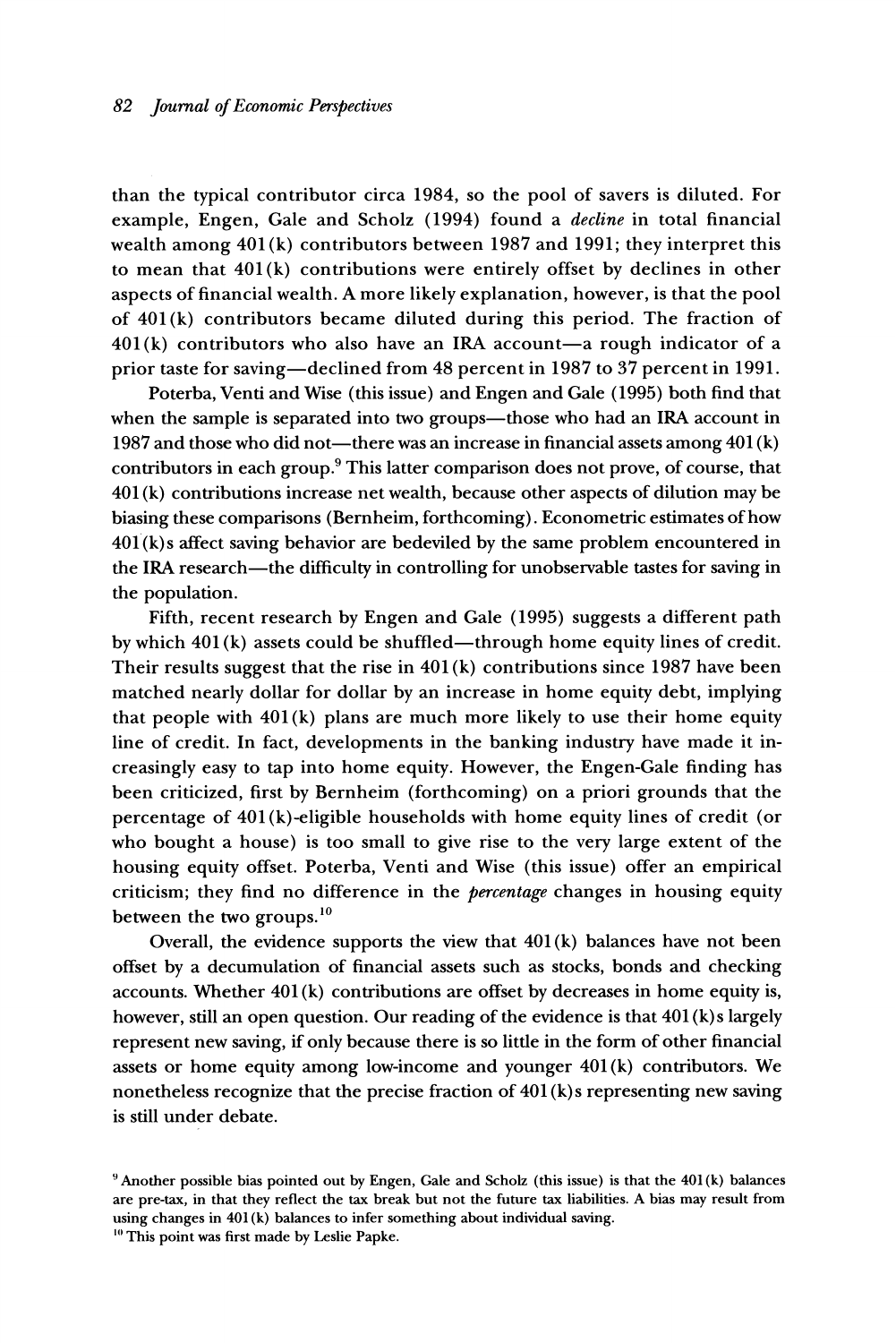#### **A Cost-Benefit Approach to Saving Incentives**

**Even if targeted saving incentives have only moderate effects on saving, a puzzle remains. Suppose that a particular saving incentive generates only 4 cents of new saving per dollar of contribution to the savings plan. Is this a successful program? The correct answer is: It depends on the cost. If this program loses only 1 cent of tax revenue per dollar of contribution, then the answer might well be yes-after all, the policy results in \$4 in new saving per \$1 in revenue cost.** 

**For the IRA program, we can capture this benefit-cost intuition by defining a ratio:** 

$$
-\left[\frac{\Delta \text{Private Capital accumulation per $1 IRA}}{\Delta \text{Net Tax Revenue per $1 IRA}}\right]_{t}
$$

**Both the numerator and denominator are stocks rather than flows and are defined for a particular time period after the initial IRA contribution. For example, suppose that the taxpayer is in the 36 percent tax bracket and that 26 cents of the IRA contribution represents new saving, as estimated byjoines and Manegold (1995). Recall that the 26 cents of new saving is in addition to the 36 cent tax break, which**  in this example is also deposited in the IRA.<sup>11</sup> The growth in net capital accumu**lation in the equation above would therefore be 62 cents (36 cents saved through reduced tax liability plus 26 cents of new saving) divided by the revenue loss of 36 cents. The benefit-cost ratio for the first year after the IRA contribution is therefore 62/36, or 1.72. In other words, there is an increase in private saving of \$1.72 per \$1 loss in government revenue. If the IRA program were financed through deficit spending, the net impact of the IRA on capital accumulation in the first year would be \$0.72 per dollar of revenue loss-or the increase in private saving (\$1.72) less the increase in government debt (\$1.00).** 

**However, the benefit-cost ratio in just the first year is misleading. IRAs lose additional revenue over time, because taxes are postponed on funds that would have been saved in taxable form, but IRAs then generate revenue when funds are withdrawn. In calculating the benefit-cost ratio, we therefore focus on the change in the stock of private wealth accumulated over the period for which the IRA is held, divided by the accumulated tax revenue loss over the same period.** 

**Such calculations require assumptions about interest rates, tax rates, the length of time for which the IRA is held and the tax treatment of the saving had it been saved in a taxable form. Because most of the estimates from existing studies are based on data from the 1982-86 period, we use the tax regime for that period in**  our benchmark calculations. We assume a holding period of 22 years—which cor**responds to buying the IRA at age 50 and cashing it out at age 7212 -for an initial** 

**<sup>&</sup>quot; This is why it is quite possible for Gale and Scholz (1994) to estimate a negative coefficient of IRAs on saving if, for example, the individual shuffled taxable saving into the IRA and spent the tax break as well. Joines and Manegold (1995) were careful to net out the tax break before arriving at their estimates.** 

<sup>&</sup>lt;sup>12</sup> Assuming the contributor plans to smooth withdrawals between age 65 and 80, age 72 is a midpoint.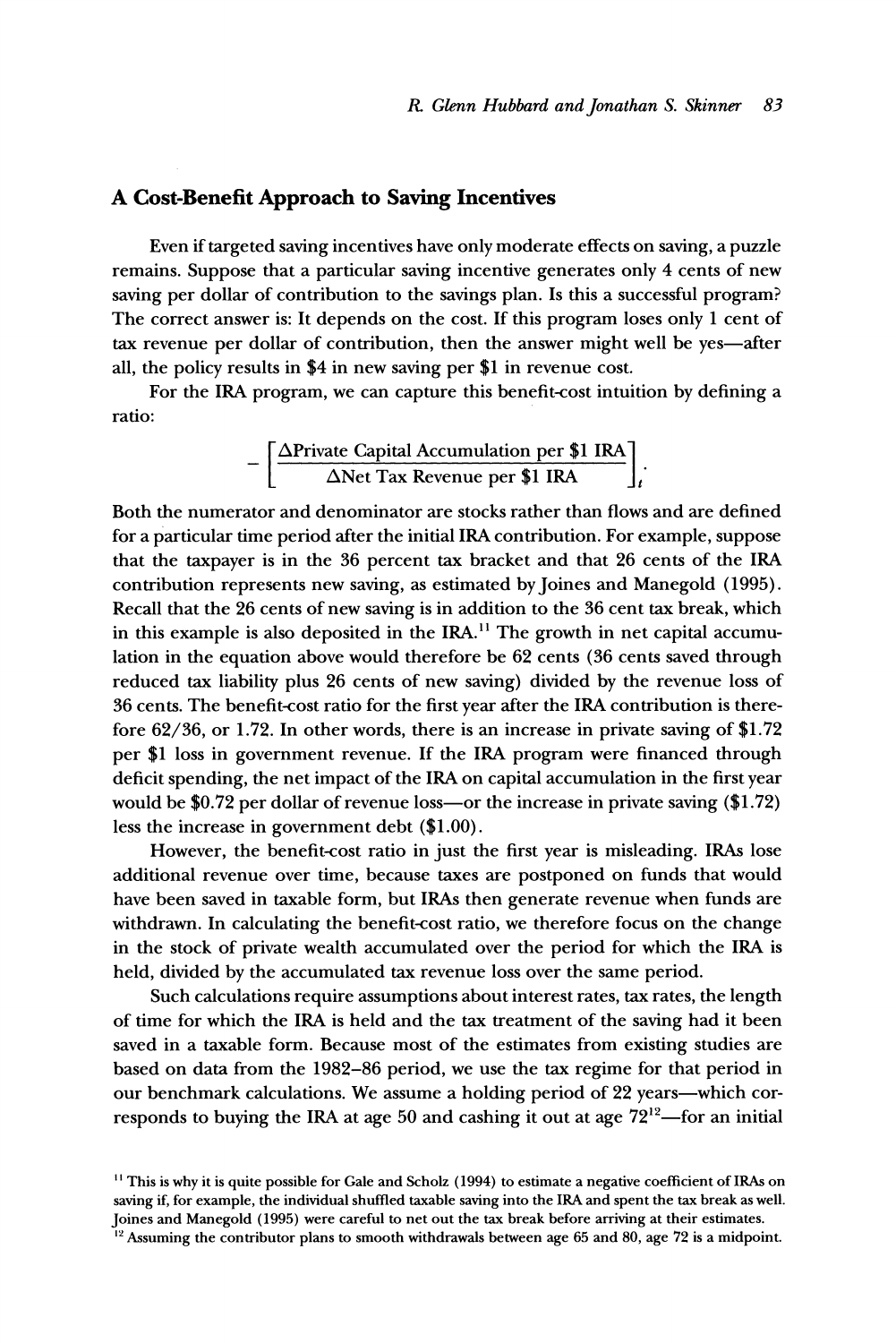**marginal tax rate of 36 percent (Joines and Manegold, 1995), a final retirement tax rate of 28 percent, an average tax rate on interest and dividend income of 32 percent, and a 60 percent exclusion for capital gains. The representative portfolio, whether invested in an IRA or taxable assets, is assumed to be 29 percent in equity initially, with the remainder in a combination of long-term and short-term**  bonds, an aggregate portfolio consistent with 1985 data (EBRI, 1994).<sup>13</sup> During the **period from 1900 to 1990, the geometric mean of the nominal return in the stock market was 9.35 percent, and the geometric mean of a portfolio with one-half shortterm bonds and one-half long-term bonds was 4.0 percent (Siegel, 1992).** 

**Assumptions about the discount rate used for government debt are crucial in these evaluations; if we use the low yield on government debt during this period, saving incentives exhibit very large (or even self-financing) effects on capital accumulation, largely because of the arbitrage that occurs when the government can borrow at a low**  rate of interest, but tax the higher equity returns of the IRA or 401(k) investors.<sup>14</sup> **Instead, we use a higher nominal discount rate for government debt of 5.55 percent; this corresponds more closely to the historical returns on stocks and bonds noted above, with a 29 percent share of equity and 71 percent share of bonds.** 

**Table 1 presents calculations of our measure of the additional private capital accumulation per dollar of foregone tax revenue, for a wide range of estimates. The first row in Table 1 shows how the marginal impact of IRAs on capital accumulation depends on assumptions about the fraction of IRA contributions that are new saving. When there is no new saving from the IRA contribution-in other words, 64 percent of the IRA is funded by existing saving, and 36 percent funded by the reduction in tax liability-an IRA program leads to an increase in private saving of only \$0.22. Under the assumption that the IRA is debt-financed, the net national capital stock would fall by 78 cents (22 cent increase in private saving, one dollar reduction in government saving). At a compromise estimate of 26 cents in**  new saving, as suggested by Joines and Manegold (1995), the implied increase in **private capital accumulation is \$2.21 cents per dollar devoted to the IRA program. Thus, even for a deficit-financed IRA, the net capital stock increases by \$1.21. A relatively modest saving effect of IRAs can translate into a substantial "bang for the buck" in terms of capital growth per dollar of foregone tax revenue. The estimated effects are even larger when the marginal saving effect is 40 cents per \$1 IRA contribution (\$4.31 increase in the private capital stock) or 60 cents (\$12.01 increase in the private capital stock).** 

**However, this calculation omits a potentially important effect: The increased supply of loanable funds provided by IRAs will likely be used by corporations for increased** 

<sup>&</sup>lt;sup>13</sup> Because of the higher return on stocks, the share of stocks in the portfolio rises over the life of the **IRA.** 

**<sup>14</sup>See Feldstein (1995). For example, if the government funds an IRA program using deficit financing at 4 percent, and the IRA is invested in equity paying 12 percent, the government could make money on an IRA program when it taxes the appreciated return on the IRA, even if the IRA is funded entirely out of existing taxable saving.**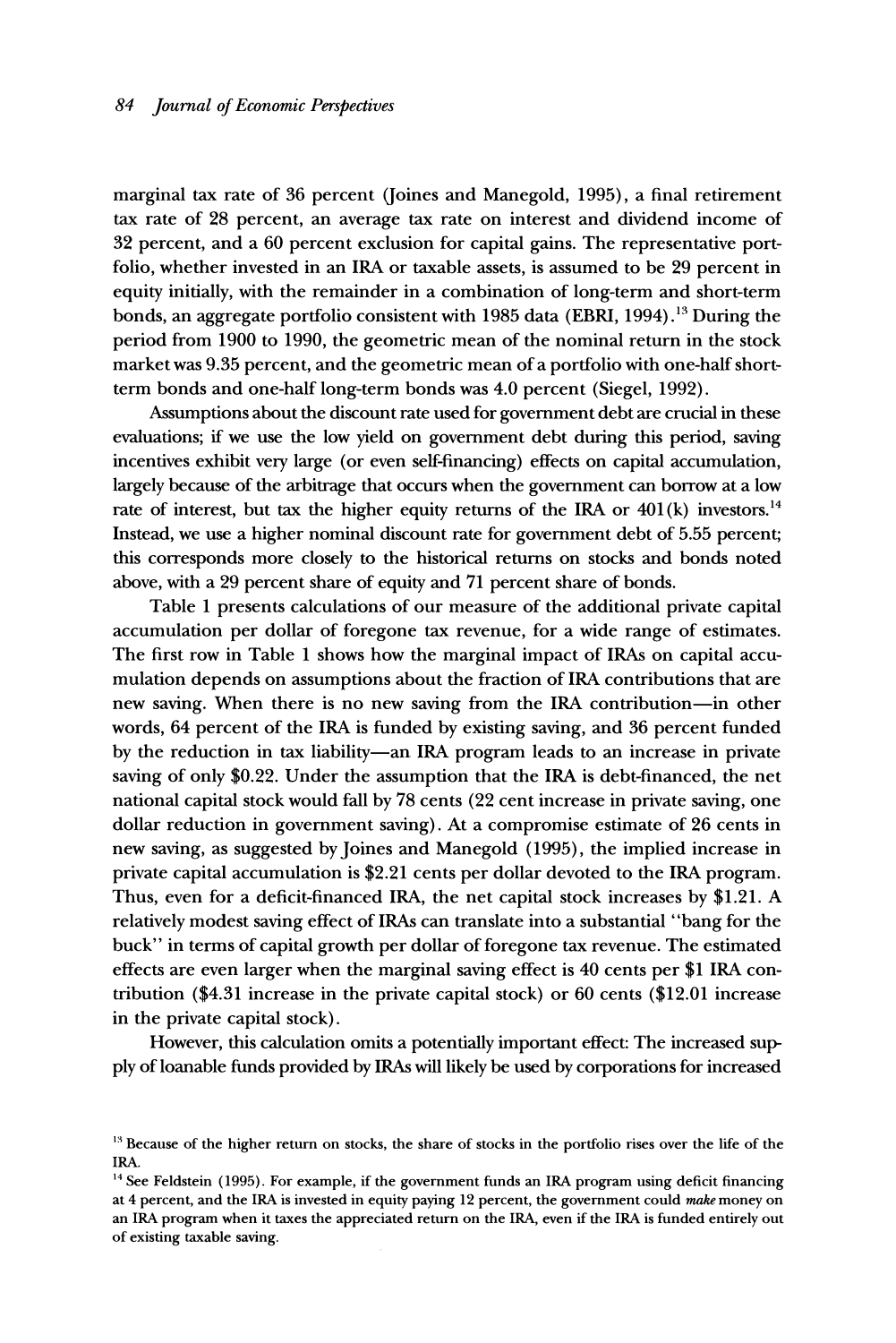|                                          | New Private Saving Per Dollar of Revenue Loss |          |          |          |                |                |
|------------------------------------------|-----------------------------------------------|----------|----------|----------|----------------|----------------|
|                                          | 0 Cents                                       | 10 Cents | 19 Cents | 26 Cents | 40 Cents       | 60 Cents       |
| Baseline                                 | \$0.22                                        | \$0.81   | \$1.51   | \$2.21   | \$4.31         | \$12.01        |
| Include Corporate Income<br>Tax Revenue  | 0.22                                          | 0.97     | 2.33     | 4.84     | self-financing | self-financing |
| Current Tax Rates and<br>Portfolio Share | 0.04                                          | 0.63     | 1.35     | 2.09     | 4.45           | 15.51          |

### **Table 1 Change in Net Capital Accumulation Per Dollar Increase in Government Revenue Lost on Individual Retirement Accounts**

**Source: Authors' calculations.** 

**investment, which in turn will generate income and corporate tax payments. Feldstein's (1995) analogous calculations to measure the dynamic revenue loss of the IRA program include this corporate tax effect. We include the effect of corporate taxation in our model by assuming that only equity investments are subject to the 34 percent marginal corporate tax rate used in Feldstein (1995). Because combined (corporate plus individual) tax revenue losses are smaller in this scenario, the predicted impact on private capital accumulation of one dollar in tax revenue is \$4.84 at the benchmark saving effect of 26 cents per dollar of IRA contribution. For sufficiently high contributions to new savings, the IRA becomes self-financing; as Feldstein notes, it can actually generate revenue rather than losing revenue.** 

**The tax regime has changed substantially since the mid-1980s. The third row of Table 1 repeats the calculation using more current tax parameters. In these scenarios, we assume a marginal tax rate of 28 percent for contributors, a 24 percent marginal tax rate at retirement, no exclusion for capital gains, and an average 26 percent tax rate on dividends and interest. To reflect the increasing aggregate share of equities in IRAs (EBRI, 1994), we also assume that plan assets are divided equally between stocks and bonds. The estimated incremental impact is quite similar (\$2.09) to the pre-1986 tax rules for our assumed midpoint estimate of 26 cents of new saving.** 

**To summarize, IRAs need not stimulate very substantial amounts of new saving per lost dollar of revenue to generate favorable marginal increases in the capital stock per dollar of initial revenue loss. The intuition is that even if the aggregate effects of a given IRA program are not large-in terms of overall increases in net**  saving—the revenue costs can be even smaller, especially once the offsetting effects **of higher corporate taxes are taken into account.** 

**Similarly, estimating the effectiveness of 401 (k) plans depends on how they affect capital accumulation per dollar of foregone revenue. However, since there are fewer estimates of how 401 (k)s affect saving behavior, developing a benchmark estimate is more difficult. On the one hand, if 401 (k) s did not crowd out any other types of saving, the incremental private capital accumulation per dollar of revenue**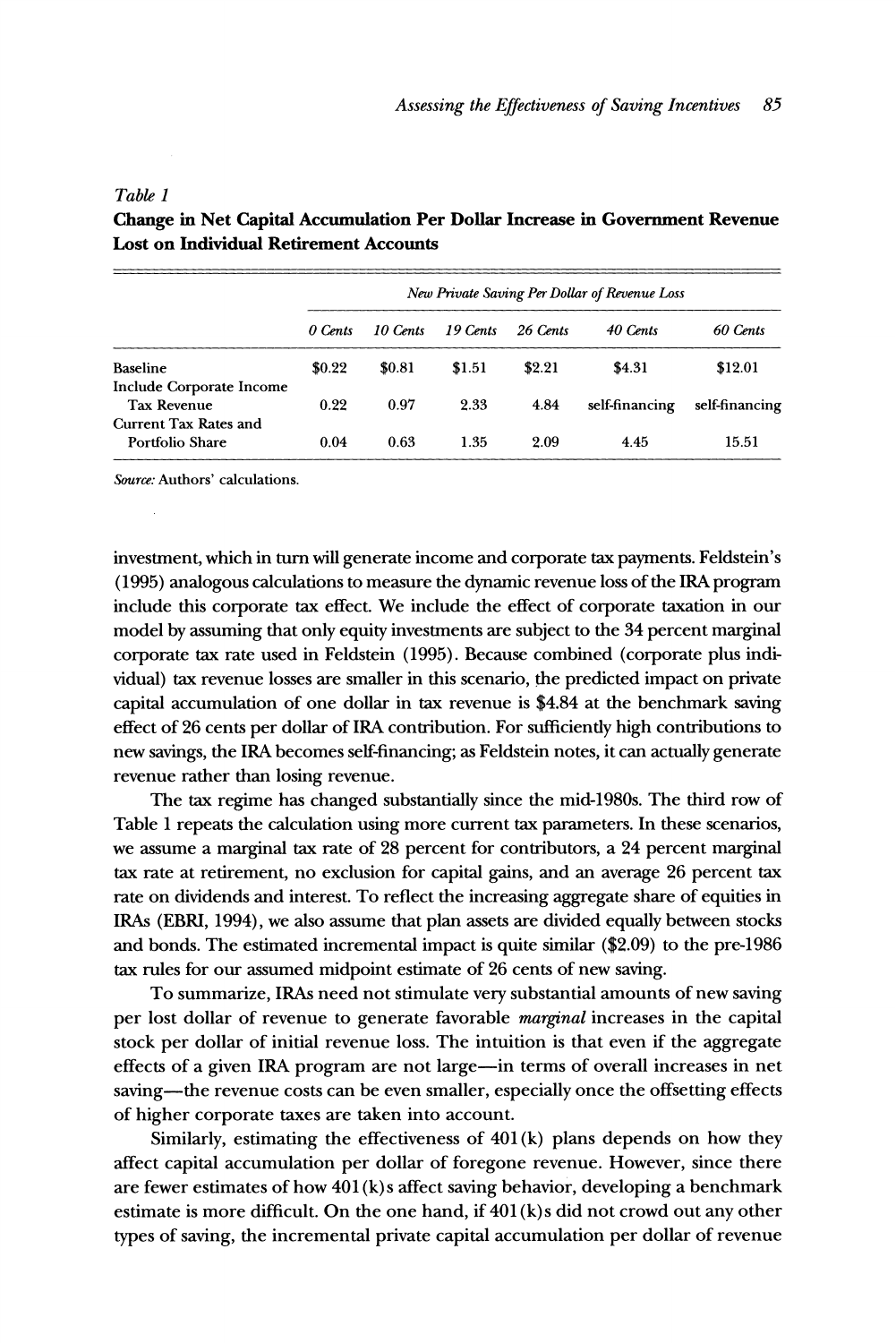**cost would be \$94, which is likely to pass nearly any threshold of effectiveness."' If sorting or reshuffling accounts for fully half of the observed increase in wealth accumulation, the 401 (k) program still generates a net increase of \$3.60 in private saving per dollar of revenue cost.** 

#### **A Welfare-Theoretic Approach to Saving Incentives**

**Suppose for the sake of argument that by raising taxes by \$1.00 and using the revenue to expand the IRA program, private saving would rise by \$2.21. (By raising taxes and then distributing that money as a tax break, no public dissaving is created, so the entire impact of the plan is on private savings, as in the first row of Table 1.) This increase in the capital stock is not manna from heaven; rather, it is the consequence of households consuming less today in anticipation of consuming additional resources in the future (at retirement). Why fund through distortionary taxes a program which shifts households away from their presently favored level of consumption to one that favors retirement consumption to a greater extent? To offer an economic justification for the existence of saving incentives, one must identify a distortion that the saving incentives are designed to overcome. We consider several possibilities.'6** 

**A High Social Value of Capital Accumulation. To argue for substantial external effects of increased capital accumulation, one must appeal to models in which capital or investment yields positive external effects on productivity or output, as in the models of Romer (1986) or King and Rebelo (1990). Others have noted the close correlation between saving and investment rates,'7 and between investment rates and Solow residual measures of productivity growth (Schultze, 1992, p. 242). Hence the notion that a larger capital stock yields social external benefits is certainly valid, but difficult to quantify. One problem with this rationale is that current saving incentives are not well suited to this purpose. They include restrictions on contributions and the forced withdrawal of assets at older ages, mechanisms not designed to entice the wealthiest households-those who account for the bulk of the nation's saving-to save much more.** 

**Reducing the Distortion Between Current and Retirement Consumption. Standard lifecycle models predict that the tax on interest income distorts consumption at retirement years (Feldstein, 1978). Shifting one dollar of current consumption to the future at the gross return should provide a first-order welfare gain approximated by the wedge between the gross and net return. However, the IRA and 401(k) program is a leaky bucket in effecting this transfer from current to retirement consumption, to the extent that revenue is lost because of partial shuffling.** 

<sup>&</sup>lt;sup>15</sup> The marginal tax rate at retirement is assumed to be 24 percent; the assumed equity share is 50 percent; **and the average tax rate on interest, dividends and capital gains is 26 percent.** 

<sup>&</sup>lt;sup>16</sup> See Lazear (1994) and Bernheim (1994c) for a detailed discussion of whether there are social benefits **of higher saving rates and a larger capital stock.** 

**<sup>&</sup>quot;7 Hassett and Hubbard (forthcoming) review empirical evidence that suggests that the U.S. capital stock is below its golden rule level. For this conclusion to suggest the need for saving incentives, one would need to argue that increases in domestic saving fund domestic investment.**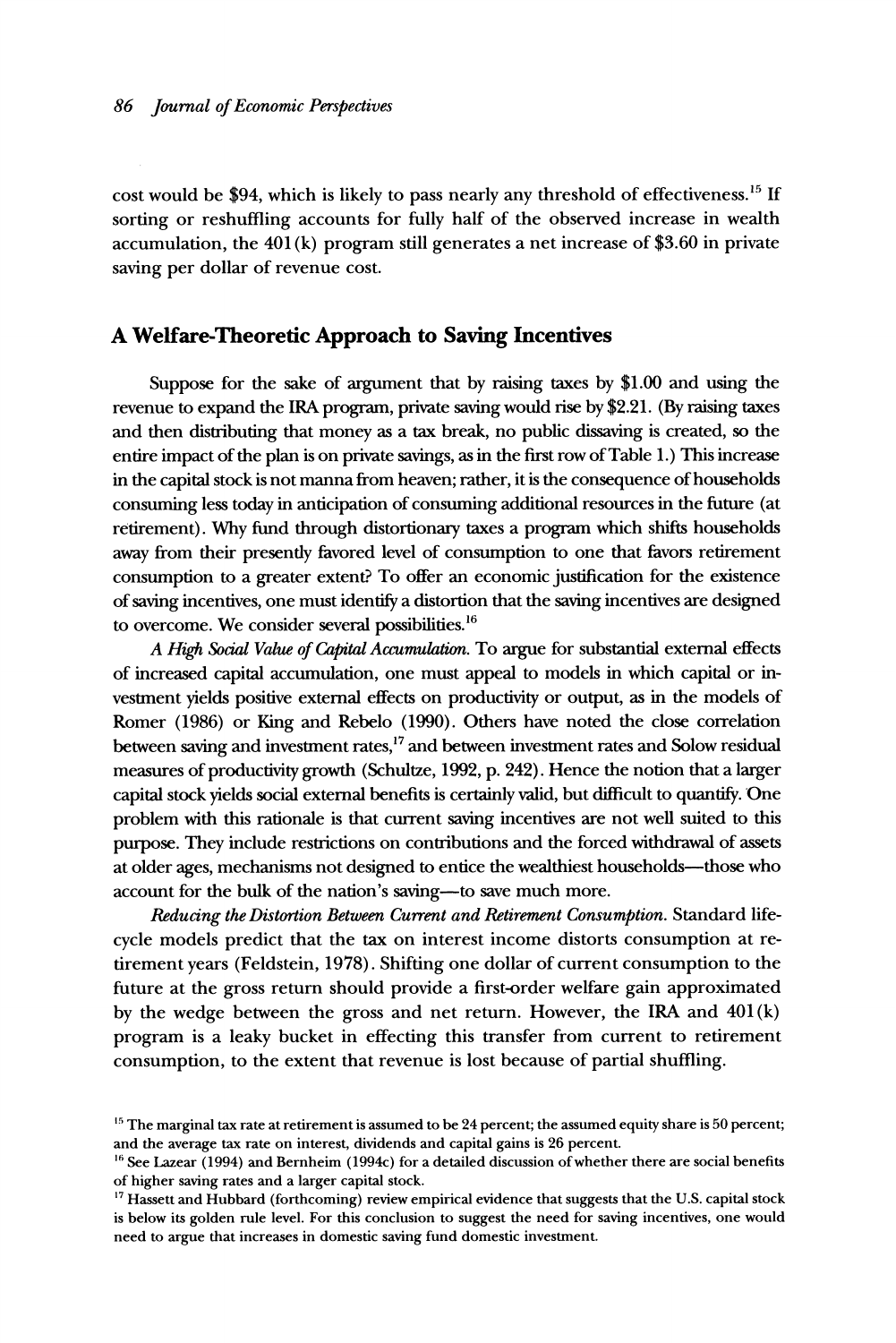**We use this intuition to consider the example in the section above, using the baseline parameter assumptions and a marginal saving effects of 26 cents per dollar of IRA contribution. First, we assume that consumption in the year of the IRA contribution, say 1996, declines by 26 cents per dollar of IRA contribution. Based on our calculations of the returns to this IRA, consumption at the end of the 22-year holding period in 2020 rises by 94.5 cents after all taxes are paid.'8 By the first-order conditions, the individual is just indifferent to consuming 26 cents today, or putting that 26 cents in the bank to accumulate at the taxable rate of return, yielding 70.2 cents in the future period. The private individual gain from the IRA is an extra 24.3 cents in the year 2020, made up of the 94.5 cent benefit less the (accumulated) foregone cost of consuming today, equal to 70.2 cents.** 

**While the individual is better off, the government loses revenue. The tax loss, accumulated up to the year 2020, is 55.6 cents per dollar of contribution. Raising that revenue is likely itself to entail a deadweight cost, which Ballard et al. (1985) calculate to be about 30 cents per dollar of revenue. Hence the total resource cost**  of funding the IRA program under these assumptions is  $55.6 \times 1.3$ , or 72.3 cents, **which exceeds the benefit to the individual of 24.3 cents; hence the saving incentive would fail the cost benefit test judged solely on reducing tax distortions.** 

**A larger saving effect would, of course, make the IRA a more efficient means of encouraging saving. The break-even point for justifying the IRA program on the basis of reducing intertemporal distortions is approximately 46 cents of new saving per dollar of contribution. When the corporate tax wedge is included in these calculations, however, the IRA program attains the break-even point at about our benchmark estimate of 26 cents.** 

**Keeping the Elderly Off Welfare Programs. Welfare programs such as Supplemental Security Insurance and Medicaid are designed to assist those elderly with limited assets and income. Encouraging households to contribute money into IRAs and 401 (k)s could save the government money in the long term by reducing the chance that individuals would qualify for means-tested welfare programs (Hubbard, Skinner and Zeldes, 1995). It is difficult, however, to place a value of the incremental reduction in future government expenditures because households participate in IRAs or 401 (k) s today. Another problem with this explanation for saving incentives is that the programs are typically voluntary rather than mandatory. Those most likely to end up on welfare at retirement are probably also those least likely to contribute to any new pension or saving program.** 

**Myopia and Self-ControL We have thus far restricted our attention to individuals facing well-defined, dynamically consistent utility functions. As Bernheim (forthcoming) emphasizes, some available evidence indicates that people stumble through their planning for retirement with little idea of what they require at retirement and, perhaps, litde motivation to meet those requirements. For example, Bernheim (1994a) suggests that saving rates on average are only one-third what** 

<sup>&</sup>lt;sup>18</sup> Details available from the authors.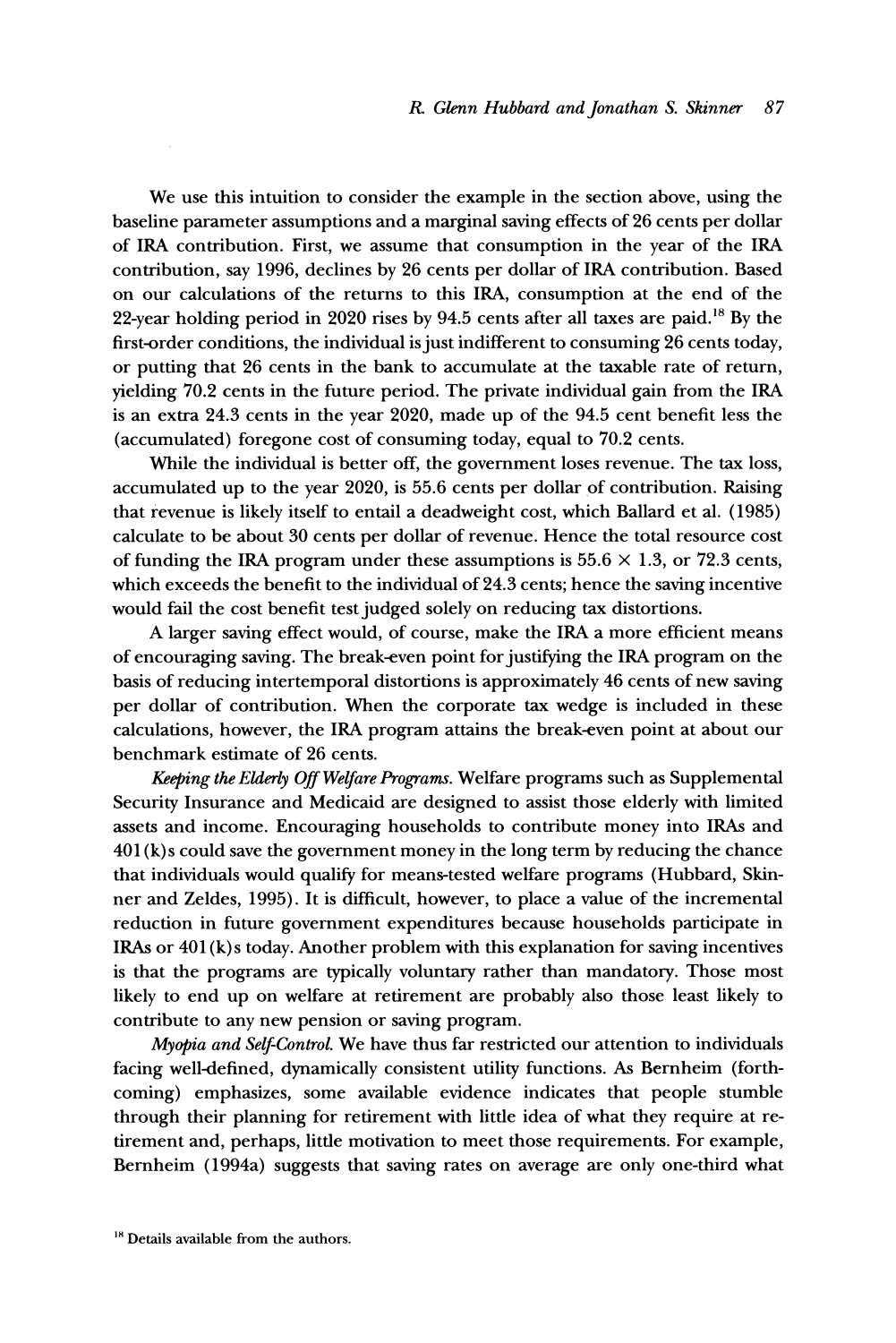**they should be for households to consume during retirement at levels commensurate with their preretirement consumption patterns. If households made dynamically inconsistent plans (in the sense of Laibson, 1994; or Posner, 1995), there may be an intrinsic value to retirement saving programs that assist in self-control. In this case, encouraging people to save helps to offset an "individual failure" or time inconsistency in planning for the future, which could well yield substantial individual and social benefits.** 

**The difficulty or inability of many individuals to save enough for their retirement may well be the most persuasive justification for encouraging saving incentives. While intuitive, such benefits are difficult to quantify. If one cannot describe preferences in a dynamically consistent way, it is harder still to attach dollar-equivalent values to the shift in the allocation of consumption. As noted above, one problem with viewing IRAs and 401 (k) plans as a way to encourage self-control is that such programs are voluntary, so that the people who have the most trouble saving for retirement may be the ones least likely to enroll.** 

#### **Conclusions**

**We have followed the pattern of much of the recent studies of targeted saving incentives by focusing primarily on short-term effects of IRA and 401 (k) programs. We find that, even under conservative assumptions about the extent to which contributions to saving incentives represent new saving, saving incentives generate substantial net capital accumulation over time per dollar of foregone tax revenue. However, the long-term effects are arguably more relevant in assessing the desirability of a permanent targeted saving program. Life-cycle simulation exercises that attempt to quantify the magnitude of IRA and 401 (k) programs on the long-term capital stock performed in Engen and Gale (1993) and Engen, Gale and Scholz (1994) estimate very high benefit-cost ratios of increased private capital stock per dollar of lost revenue (or, in their case, per dollar of increased government debt) - \$5 of increased capital stock per dollar of tax revenue loss associated with expanding IRA contribution limits, and \$17 of expanded capital stock per dollar of tax revenue loss associated with expanded 401(k) s. They are careful to qualify these long-term predictions, noting for example that the period of transition is quite lengthy, taking nearly 50 years (after a short-term decline in net capital accumulation) before these benefits are realized.'9 Nevertheless, their exercise emphasizes the importance of focusing on the long-term, steady-state impact of these saving programs, which might be quite different from their short-term or transitory effects.** 

**Given more than a decade of data on the impact of targeted saving incentives on saving behavior, it is somewhat surprising that economists still disagree on the fundamental question of whether such incentives work. One reason why disagree-** 

<sup>&</sup>lt;sup>19</sup> See Hubbard and Skinner (1995) for a detailed discussion of these simulation estimates.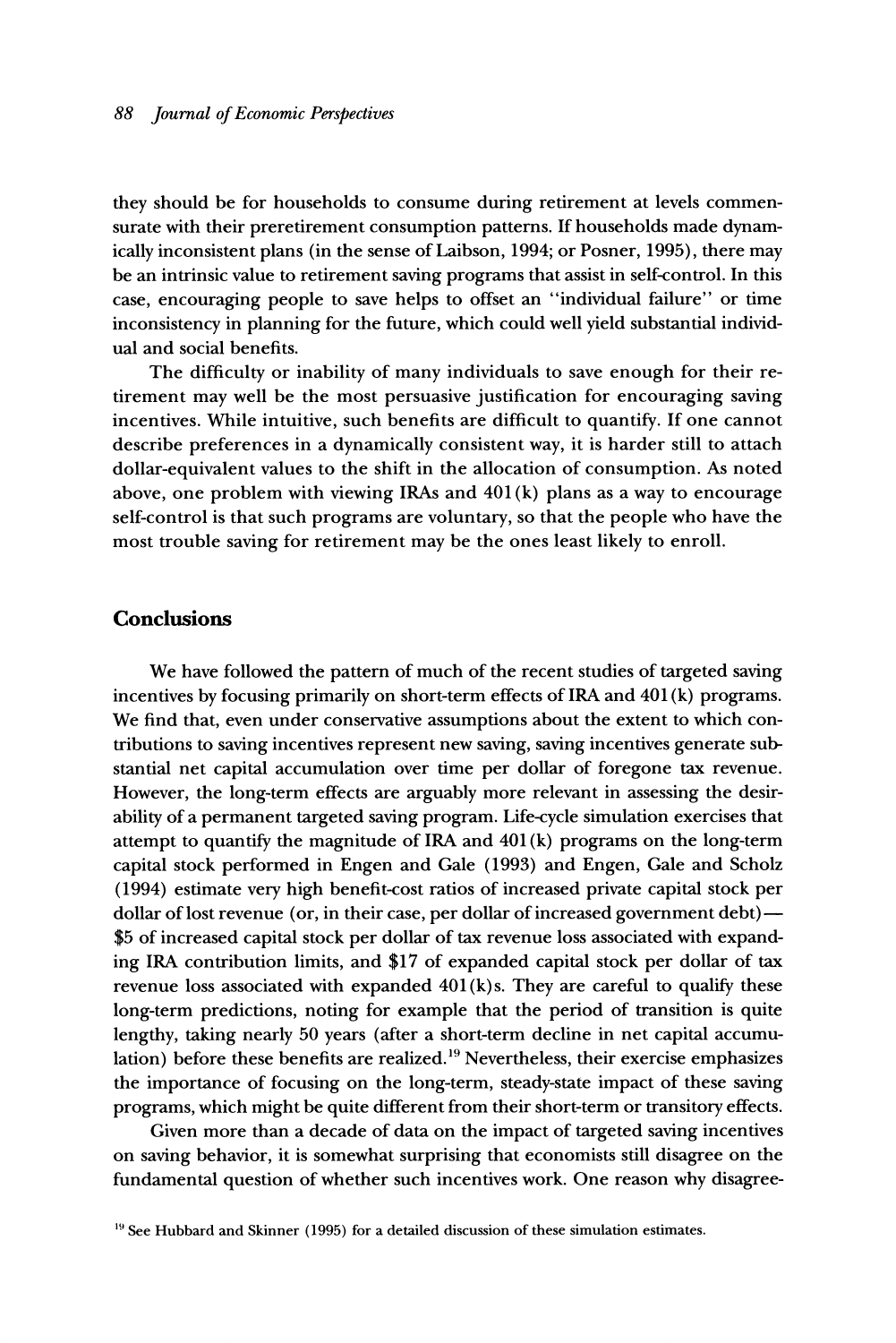**ments remain is that economists are just beginning to realize how little is understood about consumption and saving behavior, and in particular about the wide variation in saving behavior among people who are of similar age, education and income. As research on saving incentives provide a better picture of their effectiveness at influencing saving behavior, we hope and expect that it will develop a better picture of why households save.** 

**\* We are grateful to Orazio Attanasio, Alan Auerbach, Doug Bernheim, Dave Bradford, Eric Engen, Martin Feldstein, Bill Gale, DouglasJoines, Andrew Samwick, Karl Scholz, Timothy**  Taylor, Steve Venti and David Wise for helpful suggestions. Financial support from the Faculty **Research Fund of the Graduate School of Business of Columbia University, the American Enteprrise Institute, and the Securities Industry Association is gratefully acknowledged.** 

#### **References**

**Attanasio, Orazio, and Thomas De Leire, "IRAs and Household Saving Revisited: Some New Evidence." Working Paper No. 4900, National Bureau of Economic Research, October 1994.** 

**Ballard, Charles L., Don Fullerton, John B. Shoven, and John Whalley, A General Equilibrium Model for Tax Policy Evaluation. Chicago: University of Chicago Press and NBER, 1985.** 

**Bernheim, B. Douglas, "Personal Saving, Information, and Economic Literacy: New Direc**tions for Public Policy." In Tax Policy for Economic **Growth in the 1990s. Washington, D.C.: American Council for Capital Formation, 1994a, pp. 1-30.** 

**Bernheim, B. Douglas, "Comments and Discussion," Brookings Papers on Economic Activity, 1994b, 1, 152-66.** 

**Bernheim, B. Douglas, "Comment." In Wise,**  David A., ed., Studies in the Economics of Aging. Chi**cago: University of Chicago Press, 1994c, pp. 171-79.** 

**Bernheim, B. Douglas, "Rethinking Saving Incentives." In Auerbach, A., ed., Fiscal Policy: Lessons from Economic Research. Cambridge: Massachusetts Institute of Technology Press, forthcoming.** 

**Burman, Leonard, Joseph Cordes, and Larry Ozanne, "IRAs and National Saving," National TaxJournal, September 1990, 43, 259-84.** 

**Employee Benefit Research Institute, "IRAs and Keogh Assets," EBRI Notes, October 1994, 15.** 

**Engen, Eric M., and Wllliam G. Gale, "IRAs and Saving in a Stochastic Life-Cycle Model,"** 

**mimeo, Brookings Institution, 1993.** 

**Engen, Eric M., and W'illiam G. Gale, "Debt, Taxes, and the Effects of 401 (k) Plans on Household Wealth Accumulation," mimeo, Brookings Institution, October 1995.** 

Engen, Eric M., William G. Gale, and John Karl **Scholz, "Do Saving Incentives Work?," Brookings Papers on Economic Activity, 1994, 1, 85-151.** 

**Feenberg, Daniel R., and Jonathan Skinner, "Sources of IRA Saving." In Summers, Lawrence H., ed., Tax Policy and the Economy. Vol. 3, Cambridge: Massachusetts Institute of Technology Press, 1989, pp. 25-46.** 

**Feldstein, Martin, "The Welfare Cost of Capi**tal Income Taxation," Journal of Political Economy, **April 1978, 86, S29-S52.** 

**Feldstein, Martin, "The Effects of Tax-Based Saving Incentives on Government Revenue and National Saving," Quarterly Journal of Economics, May 1995, 110, 475-94.** 

**Feldstein, Martin, and Daniel R. Feenberg, "Alternative Tax Rules and Personal Saving Incentives: Microeconomic Data and Behavioral Simulations." In Feldstein, Martin, ed., Behavioral Simulation Methods in Tax Policy Analysis. Chicago: University of Chicago Press, 1983, pp. 173-209.** 

Gale, William G., "Testimony Before the **United State Senate, Committee on Finance," mimeo, Brookings Institution, February 2, 1995.** 

**Gale, Willliam G., andJohn Karl Scholz, "IRAs and Household Saving," American Economic Review, December 1994, 84, 1233-60.** 

**Gravelle, Jane G., "Do Individual Retirement**